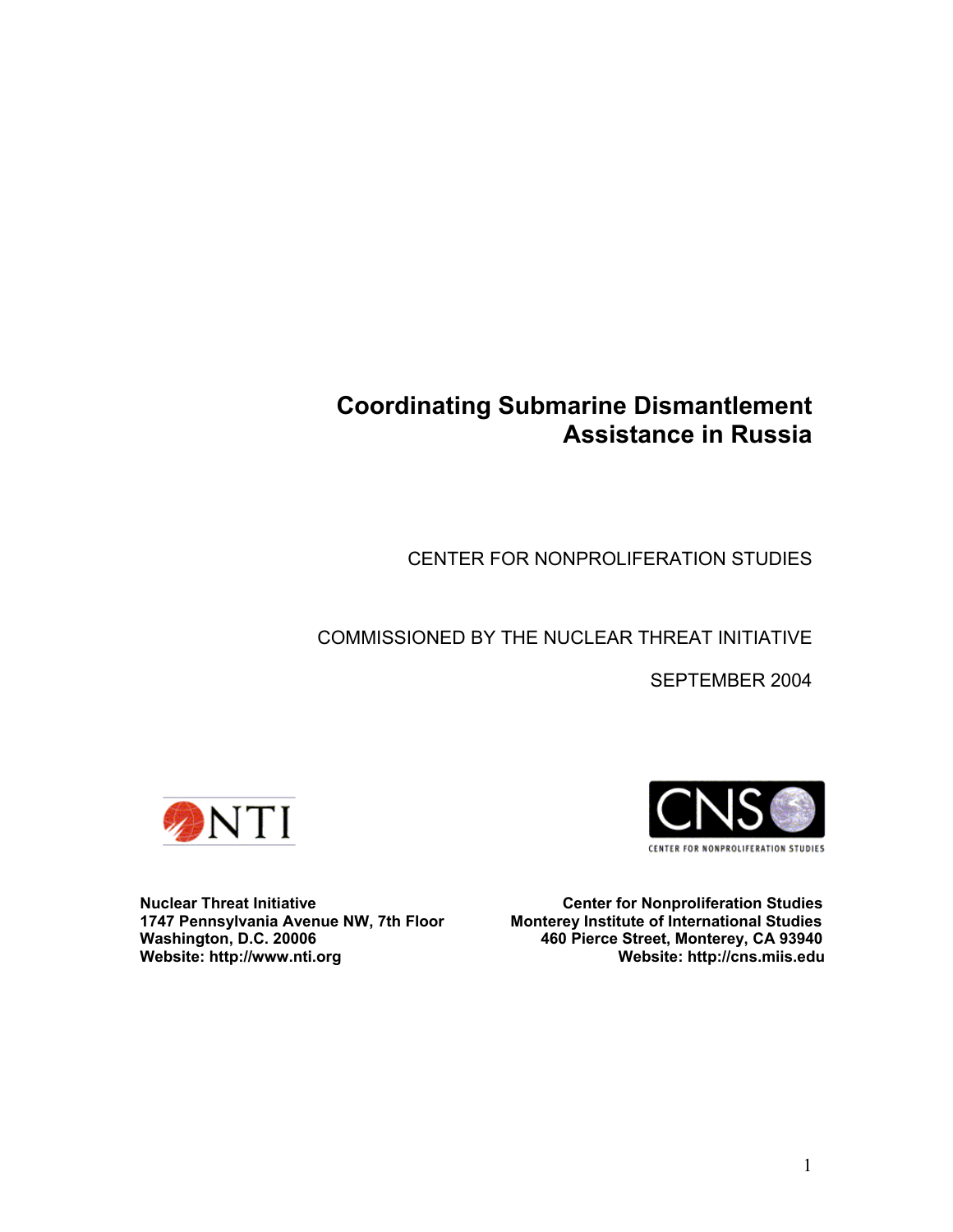Russia's decommissioned nuclear-powered submarines continue to present serious proliferation-related and environmental threats.<sup>[1](#page-1-0)</sup> The most severe include the risk of proliferation of materials that could be used in the creation of nuclear weapons or radiation dispersal devices (also known as "dirty bombs"). Russian President Vladimir Putin has identified submarine dismantlement as a top Russian priority. The immensity of the problem inherited from Soviet times, however, means that without foreign support it would take Russia many years to handle the problem. Russia's concerns have been recognized by the international community, which has pledged its assistance. The dismantlement of nuclear-powered submarines in Russia was identified as one of the priority areas for the Global Partnership against the Spread of Weapons and Materials of Mass Destruction, initiated at the Group of Eight (G8) summit in Kananaskis, Canada, on June 27, 2002.

Nearly all of the countries involved in the Global Partnership have committed themselves to assisting in the dismantlement of Russia's nuclear-powered generalpurpose submarines and management of spent nuclear submarine fuel (SNF) and other radioactive wastes. The United States is continuing to dismantle decommissioned ballistic-missile submarines (SSBNs) under the Cooperative Threat Reduction (CTR) program. In the past two years, very substantial new commitments have been made as well. For example, Italy has pledged \$441 million, and a substantial part of France's \$890 million Global Partnership pledge has been earmarked for naval projects. Several countries have begun implementing their projects. The dismantlement of a few Northern Fleet submarines with funds from Norway and the United Kingdom has already begun, and both nations are helping clean up radioactive contamination and increase security at sites on Russia's Kola Peninsula. Japan has dismantled one submarine in the Russian Far East, is in talks regarding additional contracts, and has agreed to facilitate \$7 million in submarine projects funded by Australia. Germany, which has committed \$367 million in the naval sphere for 2003-08, is refurbishing the Nerpa Shipyard so that defueled reactors, now temporarily stored in floating units (consisting of the reactor compartment and two adjacent compartments), can be prepared for long-term storage in a new landbased facility at nearby Sayda Bay. Berlin is also funding the construction of this reactor storage facility; the first reactor compartments are scheduled to enter the facility in fall 2005. Canada, which has committed nearly \$90 million for submarine dismantlement assistance, has also recently concluded an agreement with Russia on realizing projects in this sphere.

Submarine dismantlement programs involving over a dozen countries and organizations faces certain difficulties, though. Assistance must be properly coordinated, so that efforts are not duplicated, delays in one project do not create difficulties for other

<u>.</u>

<span id="page-1-0"></span><sup>&</sup>lt;sup>1</sup> Based on a study by CNS Senior Research Associate Cristina Chuen, with comments by CNS Deputy Director Clay Moltz. Funding provided by the Nuclear Threat Initiative. The study used open source materials only. Ms. Chuen has also conducted interviews via telephone and e-mail with officials from the Russian Ministry of Atomic Energy, U.S. Departments of State, Energy and Defense, Canada's Department of Foreign Affairs and International Trade, Norwegian Radiation Protection Authority, Japanese Foreign Ministry, France's Technicatome, Swedish Nuclear Power Inspectorate, United Kingdom Ministry of Trade and Industry, and European Bank of Reconstruction and Development, and experts in the field.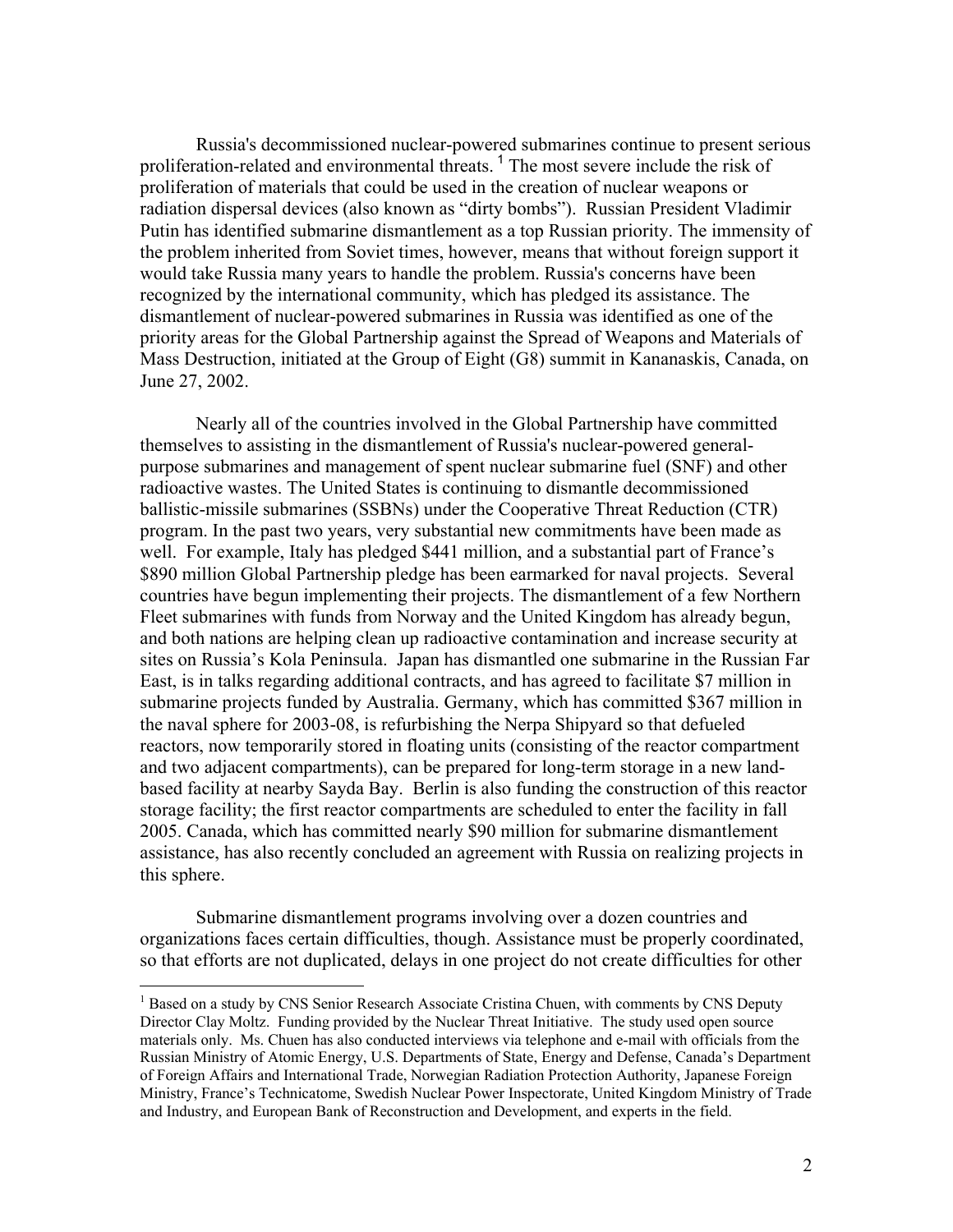activities, and no critical tasks are left undone. The sinking of the decommissioned submarine K-159 while under tow from the remote Gremikha Naval Base to a dismantlement facility in August 2003, caused by insufficient oversight during a rush to transport 16 submarines from Gremikha to dismantlement sites during the summer transport season, $<sup>1</sup>$  $<sup>1</sup>$  $<sup>1</sup>$  makes it quite clear that foreign partners must be involved in decisions</sup> affecting all stages of the dismantlement process, lest they indirectly contribute to another accident. Even a small accident involving a foreign-funded project could put all projects in danger. This paper does not elucidate national assistance programs to Russia in the sphere of submarine dismantlement, but instead examines the mechanisms available for coordinating these programs, identifying the issues and players involved in this assistance, and making recommendations for improving the coordination and oversight of dismantlement assistance programs.<sup>[2](#page-2-0)</sup> A well-planned, coordinated dismantlement process is critical to ensuring the safety and security of nuclear materials.

#### **Current Coordination Mechanisms**

1

During the first year of the Global Partnership, initiated at the G8 summit in Kananaskis, Canada, in June 2002, several donor countries voiced concerns about coordination of assistance projects in the naval sphere. Much progress has been made in since that time, with several new bodies tasked to assist in this area. Most recently, foreign assistance providers requested that Russia form an organization dedicated to coordinating assistance at one naval site, Andreyeva Bay.<sup>[2](#page-23-1)</sup> Earlier in the year, the G8 formed the Global Partnership Working Group to address project implementation issues. The first overall plan detailing the work that needs to be done in the submarine area, created under the auspices of the Nuclear Operations Committee of the European Bank of Reconstruction and Development's Northern Dimension Environmental Partnership, is now nearing completion. High-level discussions on coordinating submarine assistance also occur at meetings of the International Atomic Energy Agency's Contact Expert Group and the Multilateral Nuclear Environmental Program in the Russian Federation Committee. Another program that has been carrying out joint projects at Russian Northern Fleet sites is the Arctic Military Environmental Cooperation Program. In addition, the NATO Programme for Security through Science has sponsored several Advanced Research Workshops in the past decade that focused on the dismantlement of Russian nuclear submarines; the next such workshop, to be held in March 2005, will examine coordination issues. Finally, coordination occurs on an ad hoc basis between foreign assistance providers.

A general division of responsibilities has resulted from high-level meetings, which have given donor countries opportunities to learn from each other. However, detailed coordination requires continued efforts. The request for a new organization to handle projects at one particular site, Andreyeva Bay, indicates both this need and a possible solution. The following section looks at each of the international bodies listed

<span id="page-2-0"></span> $2^{2}$  For information on various national assistance programs in the submarine sphere, please see Cristina Chuen, "Issue Brief: Submarine Dismantlement Assistance," Nuclear Threat Initiative Website, http://www.nti.org/e\_research/e3\_43a.html.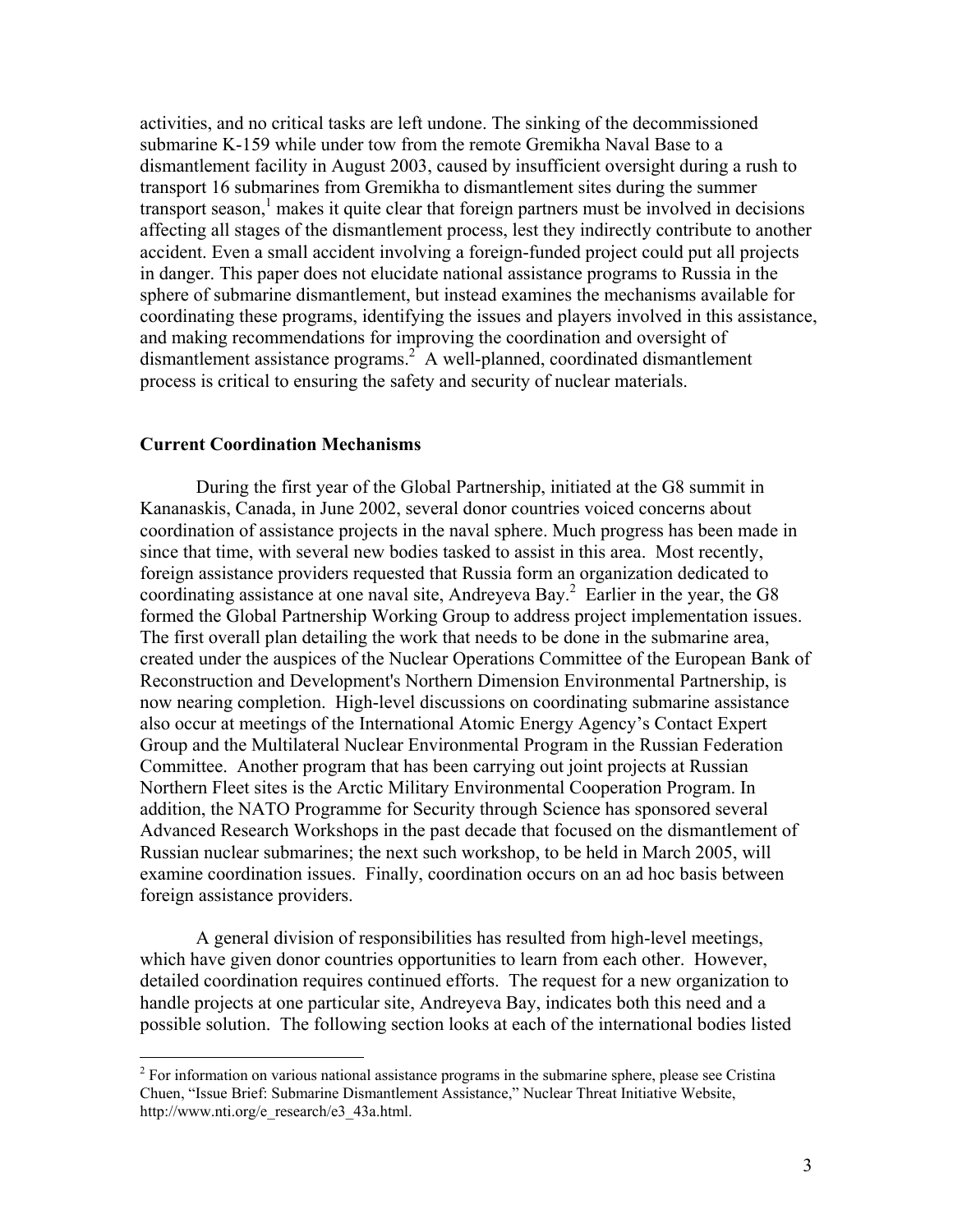above in detail, outlining their activities in the submarine dismantlement sphere and the role they play in coordinating that assistance.

## Nuclear Operating Committee of the Northern Dimension Environmental Partnership (NDEP)

The NDEP was created in 2001 by the European Bank of Reconstruction and Development (EBRD), European Investment Bank (EIB), Nordic Investment Bank (NIB), and the World Bank Group. The EBRD was given the role of managing donorfunded nuclear safety projects via the NDEP Support Fund, which was established at the bank. The fund has two "windows," one for non-nuclear environmental projects and one for projects aimed at managing nuclear waste, particularly focusing on the Kola Peninsula and the Barents Sea.<sup>[3](#page-23-2)</sup> The NDEP is managed by the Assembly of Contributors and the Steering Group, made up of representatives from the European Commission, the Russian Federation, and the international financial institutions operating in Northwest Russia, namely the EBRD, NIB, EIB, and the World Bank. The Steering Group and the Assembly of Contributors coordinate in overseeing the implementation of projects. The lead on individual projects is shared among the international financial institutions.<sup>[4](#page-23-3)</sup> At its first meeting, in November 2002, the NDEP Assembly of Contributors decided to establish an Operating Committee for the "nuclear window" to identify, propose, and prioritize projects in the nuclear window and assist during project implementation.<sup>[5](#page-23-4)</sup>

This Nuclear Operating Committee, however, has yet to undertake any projects in the nuclear sphere. At present, members use committee meetings to report on dismantlement-related activities they conduct on a bilateral level.<sup>[6](#page-23-5)</sup> While the committee plans to undertake projects in Northwest Russia ( $\epsilon$ 160 million in funds have been committed for this purpose), $\frac{7}{1}$  $\frac{7}{1}$  $\frac{7}{1}$  it decided after much discussion regarding the scale of effort required that its first venture would be to finance the development of a Strategic Master Plan for Northwest Russia. This plan is supposed to detail the state of all relevant facilities in the region and their needs, analyze relevant legal and regulatory frameworks, and identify high-priority tasks. The Energy Safety Analysis Center, a division of the Russian Academy of Sciences' Nuclear Safety Institute, together with the Kurchatov Institute and NIKIET (the R&D Institute of Power Engineering of the Russian Ministry of Atomic Energy) are drafting the first phase of this plan. Ashot Sarkisov, who is in change of coordinating plan development, presented a draft interim report of the plan to the second meeting of the Nuclear Operating Committee, on July 2, 2004. The final draft is expected in October, and will be presented to the Nuclear Operating Committee for final approval on February 2,  $2005$ .<sup>8</sup>

The draft Strategic Master Plan was lauded by meeting participants for the details included in the report. These include an overview and analysis of Russian legal and regulatory provisions and relevant bilateral and international agreements, information the amounts and types of radioactivity and locations of spent nuclear fuel, details on the conditions of each decommissioned Russian submarine and dismantlement capacities in the Northwest, as well as a great deal of information on the development of methods to dispose of liquid metal fueled reactors. However, since the draft plan was developed by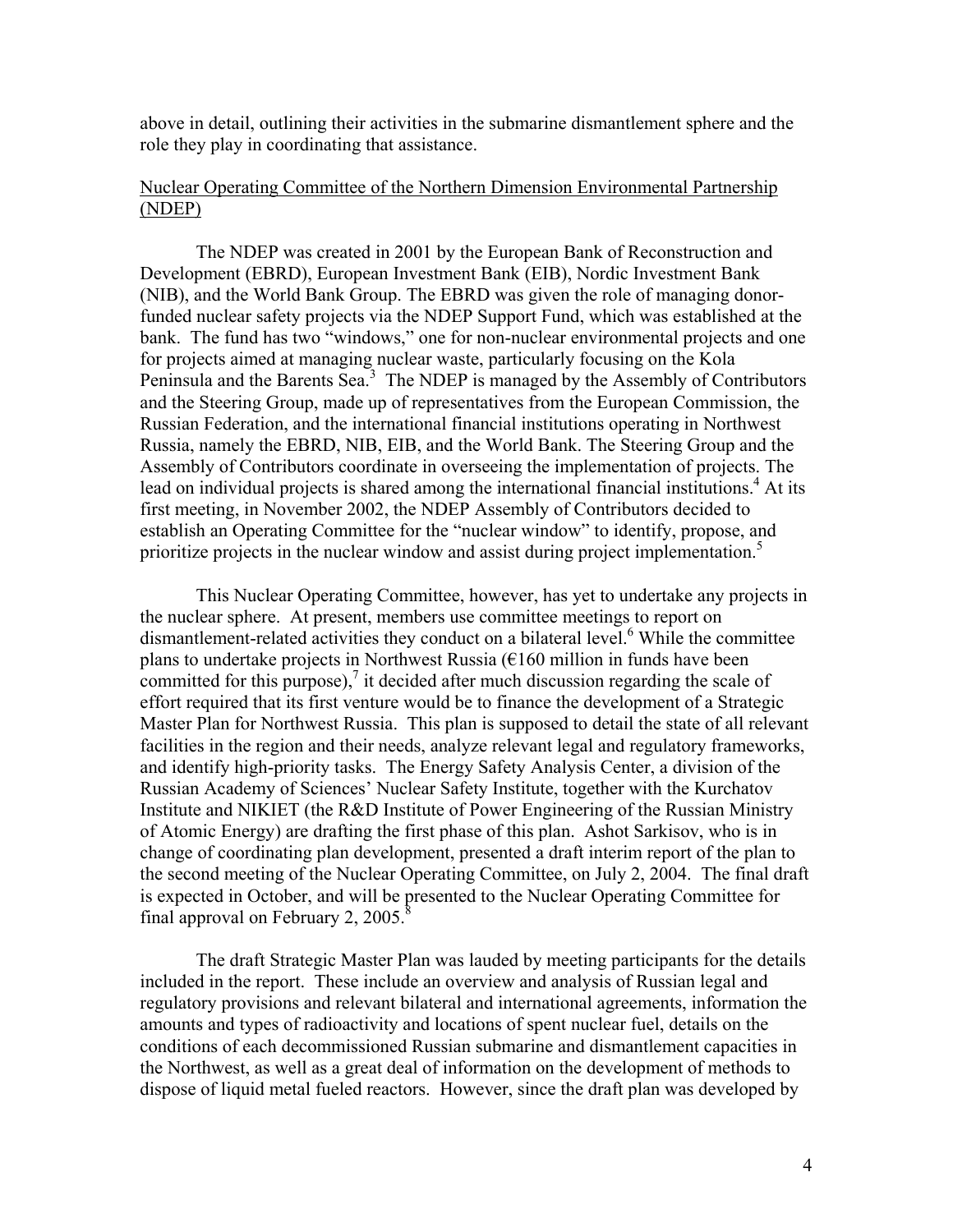Russian organizations, Russian priorities naturally influenced the tasks detailed in the plan. For instance, although the documents that founded the Global Partnership, signed in Kananaskis, do not mention physical protection, for several donors this is their chief concern due to terrorist worries. While Russia has recently adopted security concerns as one of the reasons why submarines must be dismantled, it has traditionally averred that its facilities already have adequate protective measures. The draft master plan reportedly does not devote a lot of space to physical protection needs, noting that physical infrastructure is generally in need of improvement but that physical protection measures are otherwise satisfactory. The need for new physical measures at the reactor storage facility in Sayda Bay is listed as a priority. 9 This is not surprising, since the most recent incident involving theft at a Northern Fleet site was the April 2004 discovery that over 30 tons of metal had been stolen from defueled reactor compartments stored in Sayda Bay. However, an examination of that case also reveals that, although improved engineered features around the storage site are warranted, the key problem in securing the reactor compartments was the human element. In order to gain access to the storage area, the suspects had to pass through a closed city checkpoint, while the trucks loaded with metal had to go through a border checkpoint as well as a customs checkpoint on the road to Murmansk (they do not appear to have been taken out by sea). This implies that the suspects either had documents allowing them to pass with the metal, or paid off guards at each point.<sup>[10](#page-23-9)</sup> Indeed, closed city police as well as former military personnel are among the suspects under investigation.<sup>11</sup> Thus, countries interested in improving the security of nuclear materials in the Russian Northwest need to look beyond physical measures. It is not clear that the NDEP will be able to address this need through the Strategic Master Plan.

The NDEP was formed to improve the Northern environment. Indeed, it recently launched a new project entitled the Strategic Environmental Assessment, as part of the EBRD's environmental due diligence on Northwest Russia. The Strategic Master Plan, however, while it discusses the roles of Russian environmental regulators at relevant facilities, does not include projects geared towards strengthening the regulators. Granted, Russia's nuclear regulatory body, formerly known as Gosatomnadzor, is in great flux at present: a May 20, 2004 presidential edict decreed that it will be merged with environmental and technical regulatory bodies and become part of the Federal Service for Environmental, Technological, and Nuclear Oversight in the near future. The lack of certainty regarding the responsibilities of this new service make devising cooperative programs more difficult, but all the more necessary. The Strategic Master Plan evidently does not address this issue. Since the plan is being devised by organizations that are more closely affiliated with the Federal Atomic Energy Agency (the former Ministry of Atomic Energy) than the former Gosatomnadzor, it is not likely that they will devise ways to strengthen the nuclear regulator—the Atomic Energy Agency's traditional bureaucratic rival—of their own accord. However, they might be able to do so if so instructed by NDEP together with Russian authorities. Otherwise, donor countries will have to find another vehicle for outlining such plans.

The Nuclear Operating Committee is accumulating a wealth of information that should facilitate the coordination of assistance projects. It also has operational expertise and experience coordinating similar international assistance projects (such as the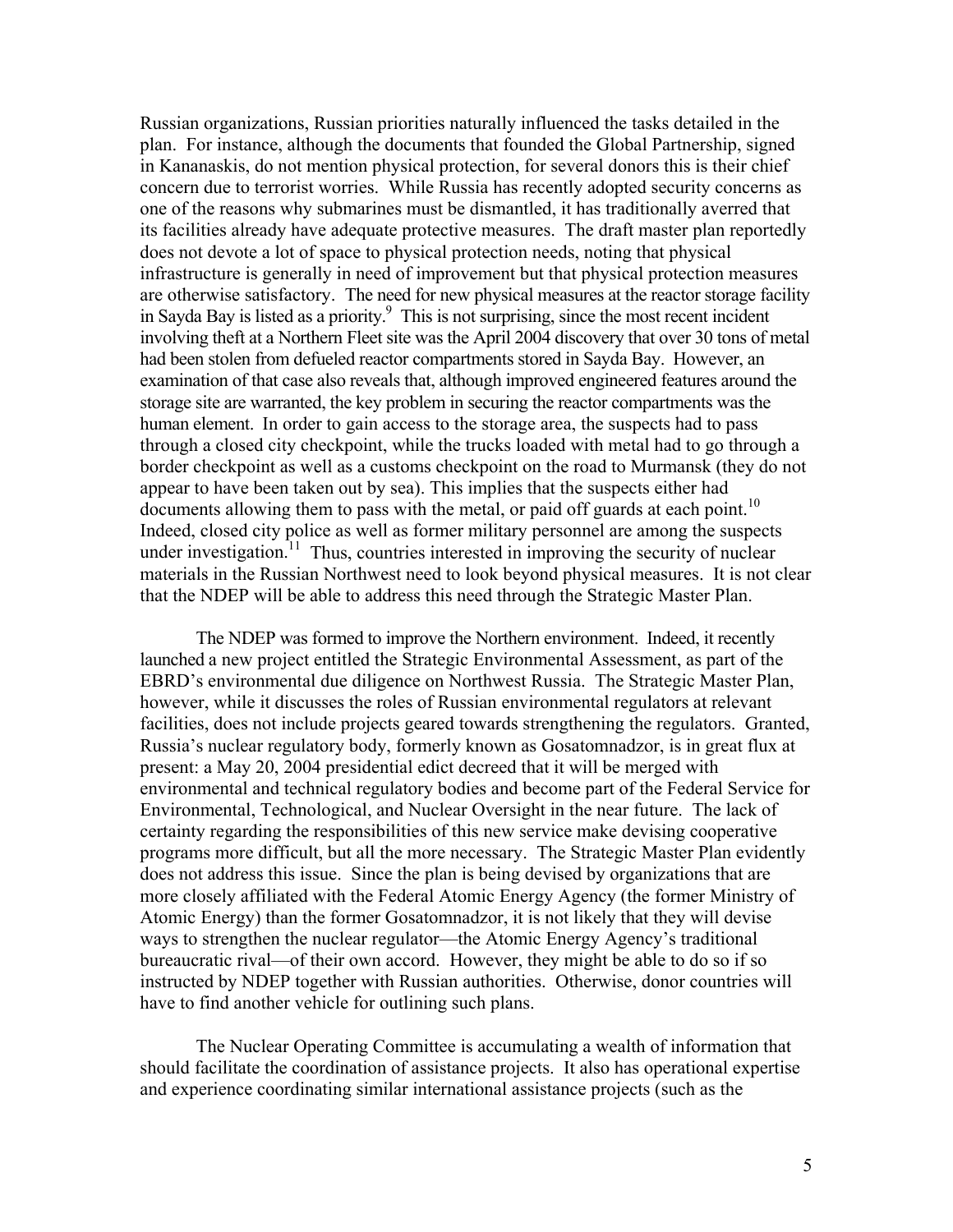Chernobyl Shelter Fund). Moreover, the committee has indicated its interest in serving as an overall coordinator, not just of projects it sponsors, but of projects conducted in the region by other parties. This would imply, however, that all relevant parties join the NDEP: to date, Japan, Italy, and the United States—the latter the most significant assistance provider—are not NDEP members. Still, the committee expects Italy to join shortly and has invited the United States and Japan to participate as well.

While the committee is unlikely to be given any powers of oversight, which could make decisionmaking excessively bureaucratic in any event, it could serve as a coordinator, informing members of possible gaps or overlaps between projects, and facilitating information sharing. This would appear to require additional work in identifying and prioritizing projects, an issue not addressed in the Master Plan to date. If the Master Plan is to contain all of the information needed to enable NDEP members to prioritize and coordinate their projects, then Russia will have to be willing to add information that may be of secondary or tertiary concern to Russia, but of critical importance to some assistance providers. Otherwise, donors will have to pursue some projects outside the bounds of the Master Plan—making it impossible to use the plan to coordinate those projects. In addition, the use of the plan is limited to Northwest Russia, as there are no current plans to expand it to the Russian Far East.

## International Atomic Energy Agency's Contact Expert Group for International Radioactive Waste Projects in the Russian Federation (CEG)

The CEG Secretariat at the International Atomic Energy Agency (IAEA) was set up in April 1996. It was established as the culmination of efforts begun in 1995 to coordinate nuclear waste assistance projects in Russia. A May 1995 IAEA seminar sponsored by the Nordic countries had recognized the need for an organization to help ensure that projects avoid duplication, assure that priorities be properly assessed, and provide points of contact to facilitate cooperation more generally. All countries and international organizations providing resources to assist waste management projects in Russia were eligible to join the CEG. The CEG has held meetings at least two times per year since its establishment as well as workshops focusing on particular problems relating to decommissioned submarines, including a workshop on the problems of dismantling particular types of submarines (held in Severodvinsk, home of Russia's largest shipyards involved in dismantlement) and on remediation of problems at the former naval base at Gremikha (held on-site).

Initially, the CEG collected detailed information on cooperative activities and Russian needs, creating a database on cooperative projects. In 1999, the CEG, with European Commission funding, created a special expert working group to evaluate Russia's general strategy in the area of spent nuclear fuel and radioactive waste management and to identify priority areas for cooperation. Three areas were identified and confirmed by the CEG (in order of priority): (1) the remediation of the naval bases in Northwest Russia (particularly Andreyeva Bay and Gremikha); (2) the recovery and safe interim storage of spent nuclear fuel in decommissioned submarines and storage vessels; and (3) the management of high-level liquid radioactive waste and sludge in fuel cycle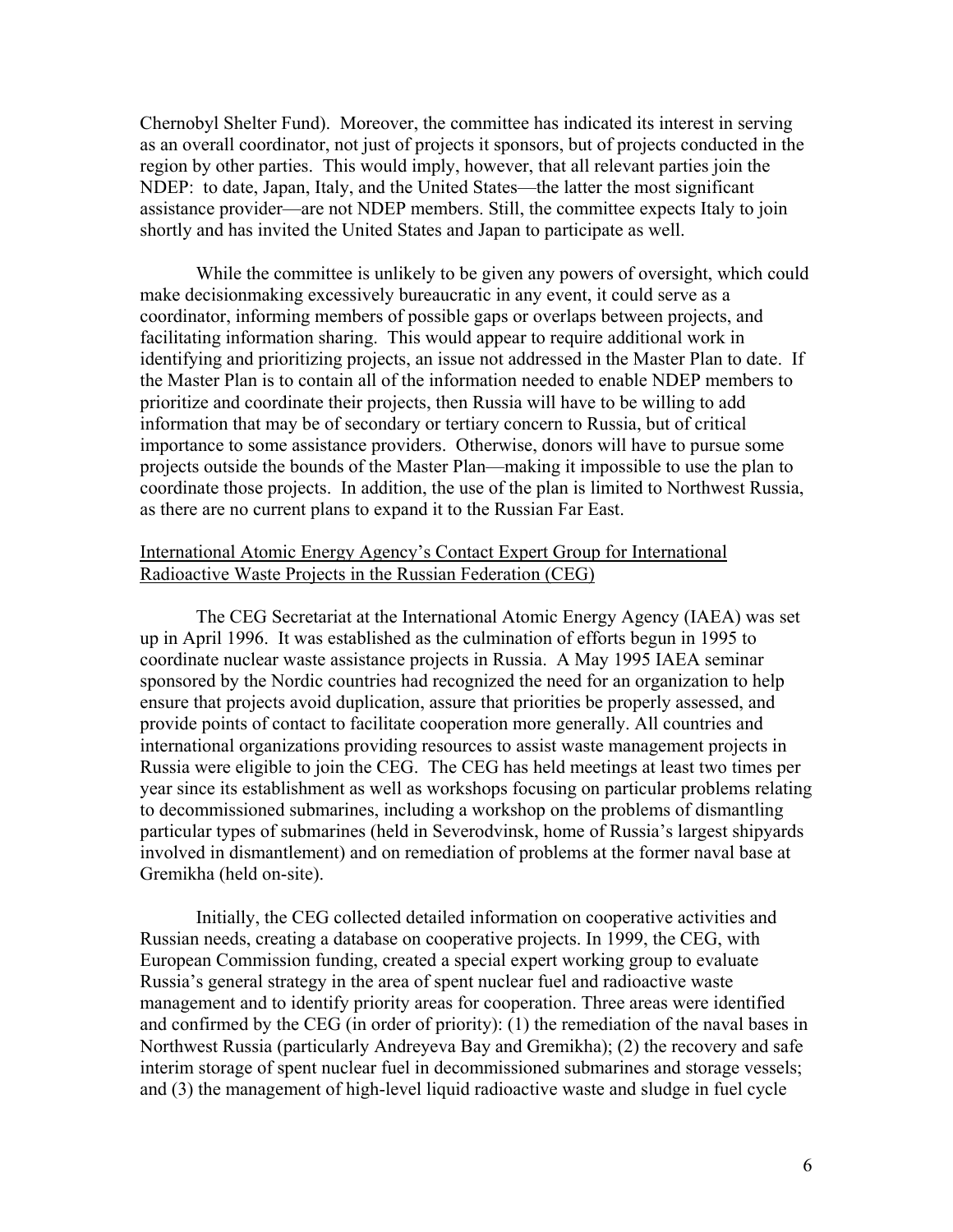facilities (especially Mayak, Krasnoyarsk and Tomsk).<sup>12</sup> Given the success of Russian and bilateral efforts in the latter two categories, the CEG made Andreyeva Bay its top priority in 2000. In order to promote international assistance for the site, a CEG workshop dedicated to problems at Andreyeva was conducted in October 2001 in Idaho Falls, Idaho, with U.S. sponsorship. Participants detailed technical information at the workshop, and several projects were proposed. The 13th CEG meeting in November 2001 endorsed the workshop conclusions and proposals, and negotiations on several infrastructure projects were initiated. Since that time, projects at Andreyeva Bay have advanced quickly, with Norway, Sweden, and the United Kingdom involved in projects dedicated to creating the necessary infrastructure and handling liquid and solid radioactive waste, as well as spent nuclear fuel.

While the CEG has been successful at identifying basic areas of work, has held workshops that have led to real projects, and has been an important venue for countries to discuss projects in a general way, most CEG meetings have tended to be large affairs, while the secretariat is too small for detailed project coordination. Official NDEP statements indicate that that organization views its work as an extension of CEG activity. While in 2002 the CEG noted that the implementation of NDEP projects will "place further demands on the capacity of the CEG to advise and coordinate radioactive waste management activities in the Russian Federation,"<sup>13</sup> the minutes from the November 2003 CEG meeting state that "the CEG is not in a position to coordinate different programmes and initiatives, but has to cooperate with them on the regular basis." The CEG Executive Secretary was tasked with drafting a proposal that it serve as a technical advisor and "project facilitator" for donors. The proposal was to be sent to the G8 Global Partnership Senior Officials Group and to other governing bodies of different CEGrelated programs.<sup>14</sup> Whereas Nuclear Operating Committee meetings bring together national representatives, CEG meetings involve not only donor nation officials but also representatives of private companies involved in assistance projects and, in a few cases, non-governmental organizations. While it is important that all of these voices be heard by officials making relevant decisions, the number of participants at these meetings (the November 2003 meeting was attended by 75 participants from 13 countries and 6 international organizations)<sup>15</sup> has made it difficult for details to be discussed. However, private meetings between officials attending the larger CEG meetings have helped improve project coordination, both through such meetings themselves and by the ideas generated at such meetings. Most recently, at a CEG workshop held in May 2004, the countries involved in programs at Andreyeva Bay decided to request that Russia establish a new body dedicated to the coordination of projects at that site alone.

At present, all of the countries involved in assisting Russian in the submarine area are CEG members other than Japan. The CEG has invited both Japan and Denmark, which is a MNEPR signatory and NDEP contributor, to join the CEG. Since the CEG purview extends beyond Northwest Russia, it is better positioned to serve as a venue for coordination than NDEP. However, the unwieldy size of its meetings and small number of permanent staffers make it difficult for it to take on detailed coordination tasks.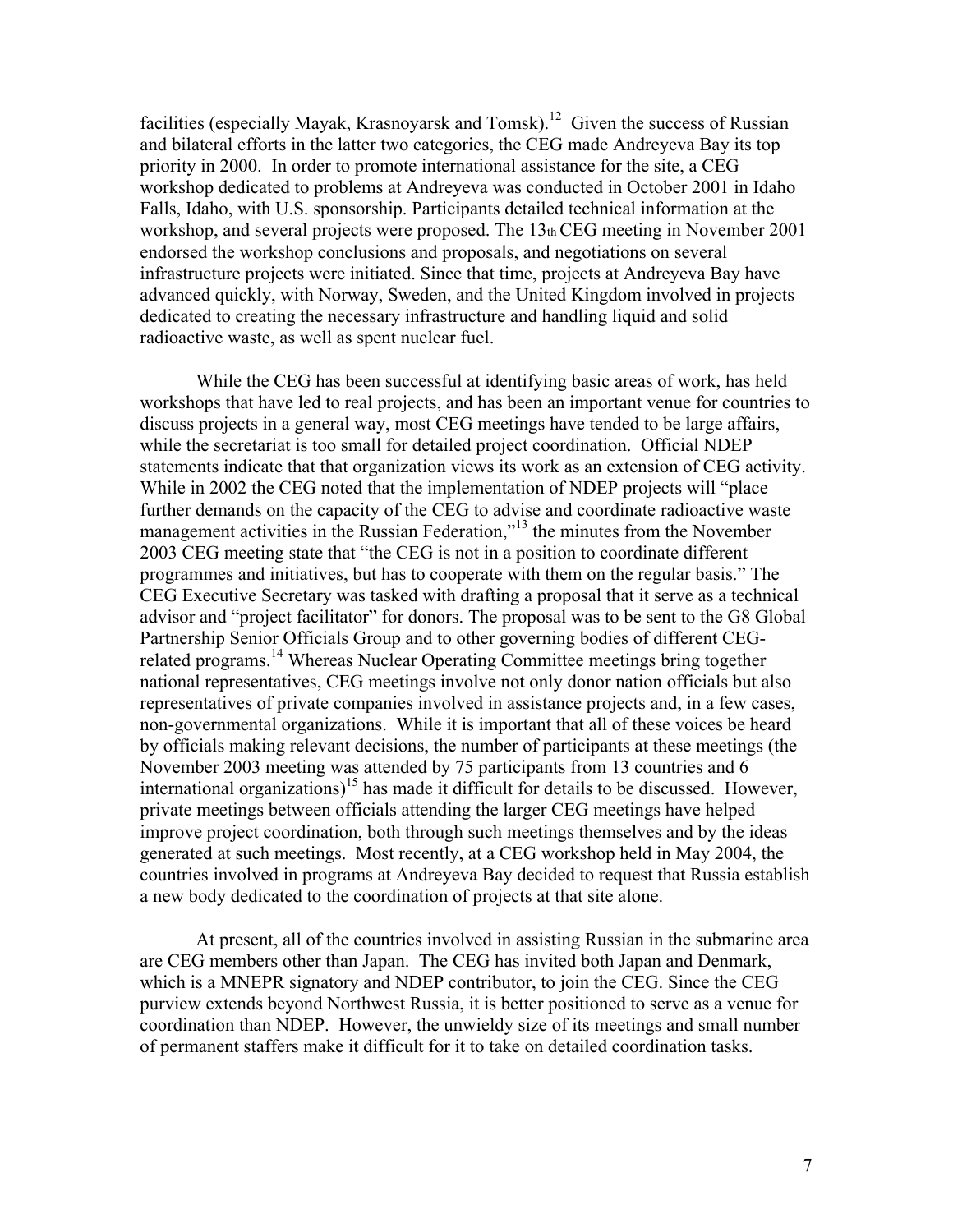## Multilateral Nuclear Environmental Program in the Russian Federation (MNEPR) Committee

The idea of creating a multilateral legal framework to fix conditions under which all interested countries could provide nuclear assistance to Russia originated at the March 1999 meeting of the Barents Euro-Arctic Council, a group established in 1993 to bring together the Nordic countries (Denmark, Finland, Iceland, Norway, and Sweden) and Russia[.16](#page-23-15) The MNEPR Framework Agreement was signed in Stockholm on May 21, 2003 after four years of negotiations.<sup>17</sup> The agreement entered into force on April 14, 2004.<sup>18</sup> It was designed to facilitate projects addressing problems regarding radioactive waste and spent nuclear fuel, focusing initially on the Northwest region.<sup>19</sup> The European Commission, nine European countries, Russia, and the United States negotiated the MNEPR Agreement,<sup>20</sup> which was initially signed by Norway, Sweden, Denmark, Finland, Russia, Belgium, France, Germany, the United Kingdom, and the Netherlands.<sup>[21](#page-23-18)</sup> The United States also signed the MNEPR Agreement, but declined to sign the "Protocol on Claims, Legal Proceedings and Indemnification," since the United States receives greater liability coverage under the Comprehensive Threat Reduction (CTR) umbrella agreement.<sup>22</sup>

The MNEPR Agreement is the first general framework agreement covering European nuclear assistance projects in Russia, and addresses questions of site access, tax exemption, and liability issues.<sup>23</sup> It was concluded to facilitate work in radioactive waste management, spent nuclear fuel security, and reactor safety, focusing on Northwest Russia, and is the legal agreement that provides a basis for cooperation under NDEP.<sup>24</sup> The framework agreement also states that it is designed to facilitate projects "that may be identified by the Contact Expert Group for International Radwaste Projects."<sup>25</sup> Although some details remain to be worked out, the parties have reached preliminary agreements over how to interpret MNEPR Agreement language concerning "contributors," as well as related to the details of exempting contractors from various sorts of taxes.<sup>[26](#page-23-21)</sup>

In addition to a legal agreement, the MNEPR Agreement is an institution: the MNEPR Committee. The committee, which held its first meeting on October 21, 2003, in Moscow and second meeting on May 13, 2004, in Berlin, is co-led by Sergey Antipov, head of the Russian Federal Atomic Energy Agency's Directorate on the Decommissioning of Nuclear and Radiation-Hazardous Facilities and Anders Nyström, deputy director of the International Law Department of the Swedish Ministry of Foreign Affairs.<sup>27</sup> The Committee focuses on legal issues, such as ratification of the MNEPR Agreement by signatory nations and the adoption of legal and regulatory statutes needed for the effective functioning of the agreement. Other issues, such as transparency, are also addressed. However, MNEPR Committee meetings, while they provide an additional place for some of the major actors involved in submarine assistance projects to meet, are largely focused on further developing a common framework, not coordinating individual projects.

Arctic Military Environmental Cooperation (AMEC) Program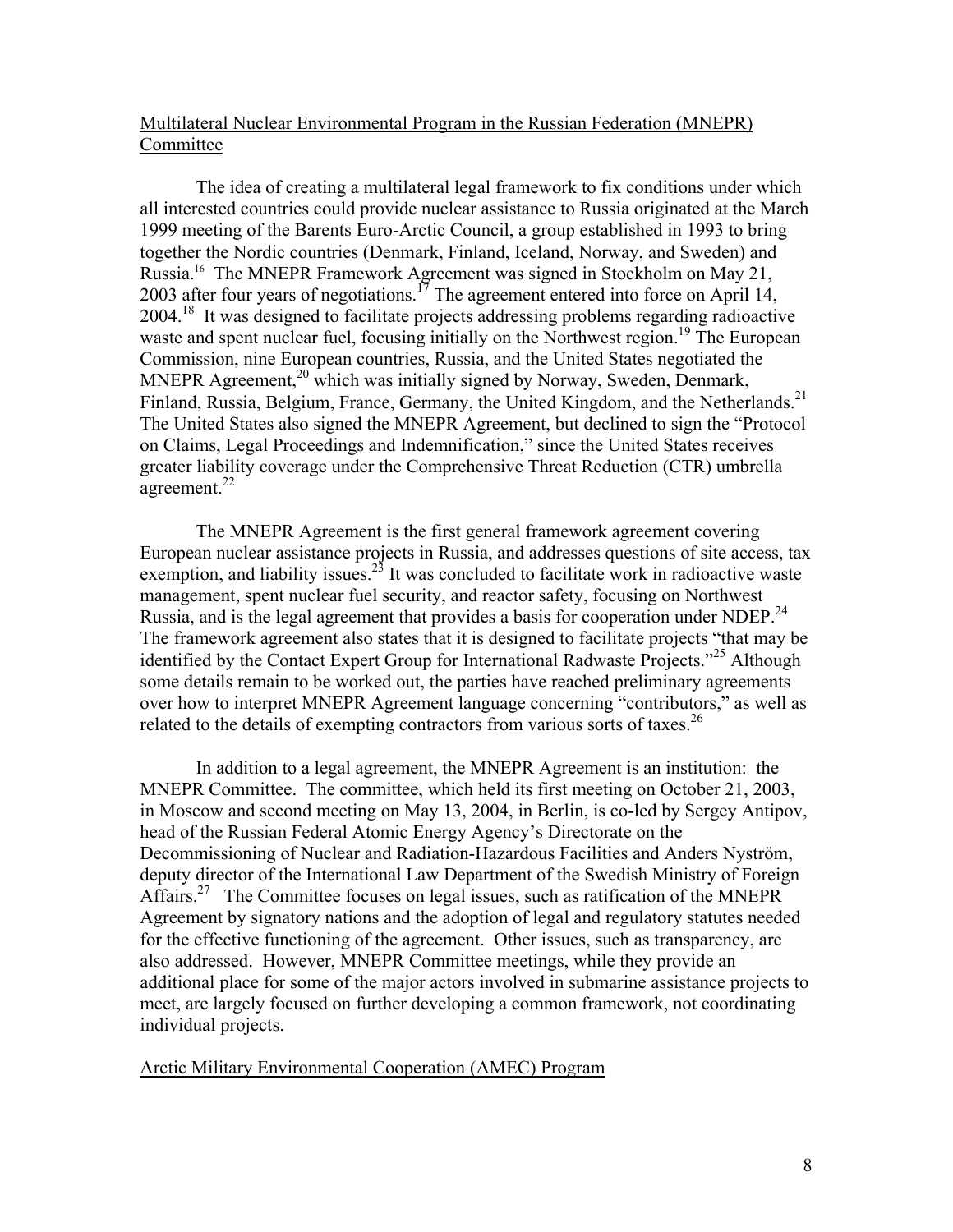The AMEC Program began as a Norwegian initiative to combine the efforts of the U.S., Norwegian, and Russian military establishments to carry out collaborative research and demonstrate technology to address environmental problems in the Arctic region caused by military activities, in particular Russian nuclear submarine decommissioning. The program officially started on September 26, 1996, with the signing of the AMEC declaration.<sup>28</sup> It received strong support in the U.S. Congress, particularly from Senator Ted Stevens, chairman of the Senate Appropriations Committee, who made certain funds were channeled to the program. AMEC was expanded on June 27, 2003, when it was joined by the United Kingdom Ministry of Defence.<sup>29</sup>

AMEC's initial priorities were: 1) development of containers and storage pads for interim storage and transportation of spent nuclear fuel; 2) development of mobile technology for treatment of liquid radioactive waste at remote sites; 3) implementation of technologies to reduce solid radioactive waste volumes and temporarily store solid waste; 4) cooperation in radiation monitoring and environmental safety; and 5) implementation of clean-up technologies[.30](#page-23-24) By 2004, AMEC had completed eight technology demonstration projects in Northwest Russia, including spent fuel storage and handling and the processing, handling, and storage of solid radioactive waste. Ongoing projects involve characterization of legacy liquid radioactive waste, installation of radiation monitoring systems, and developing new methods for towing submarines. Newly approved projects include a pilot submarine dismantlement project that would explore new dismantlement technologies that produce less radioactive and hazardous wastes, and an emergency exercise to test communication, decisionmaking, radiation monitoring and information exchange among AMEC partner countries. AMEC, given its military-tomilitary focus and expertise in the area of submarines, may also have a role in implementing the NATO-Russia Framework Document on Submarine Crew Rescue under the NATO-Russia Council, as well as the August 2003 "Support to the National Programme of Action for the Protection of the Marine Environment" project under the United Nations Environment Program, Advisory Committee on Protection of the Sea, and Russian Ministry of Economic Development and Trade of the Russian Federation.<sup>31</sup>

AMEC has developed a wealth of technical expertise and experience working on real projects on the ground. The first multilateral assistance program involved in nuclear dismantlement in Russia, AMEC has also become adept at coordinating work among several organizations at individual facilities. It has both an environmental and security focus, bringing together assistance providers with a variety of goals. Its program to 2010 indicates that it will be considering projects associated with the security of Russian military bases, shipyards, and naval service vessels; analyzing the possibility of consolidating vulnerable materials in the northwest; and conducting vulnerability assessment training to identify design and security systems for safeguard of nuclear materials, among others. However, while AMEC involves cooperation with the Russian Federal Atomic Energy Agency and U.S. Department of Energy, it is primarily a military-to-military program, and chiefly involved in dismantlement projects where the Russian Ministry of Defence is the lead agency (such as dismantlement at the military shipyard in Polyarnyy, on the Kola Peninsula). This military focus has made it possible to implement activities at military sites at which access might otherwise have been difficult.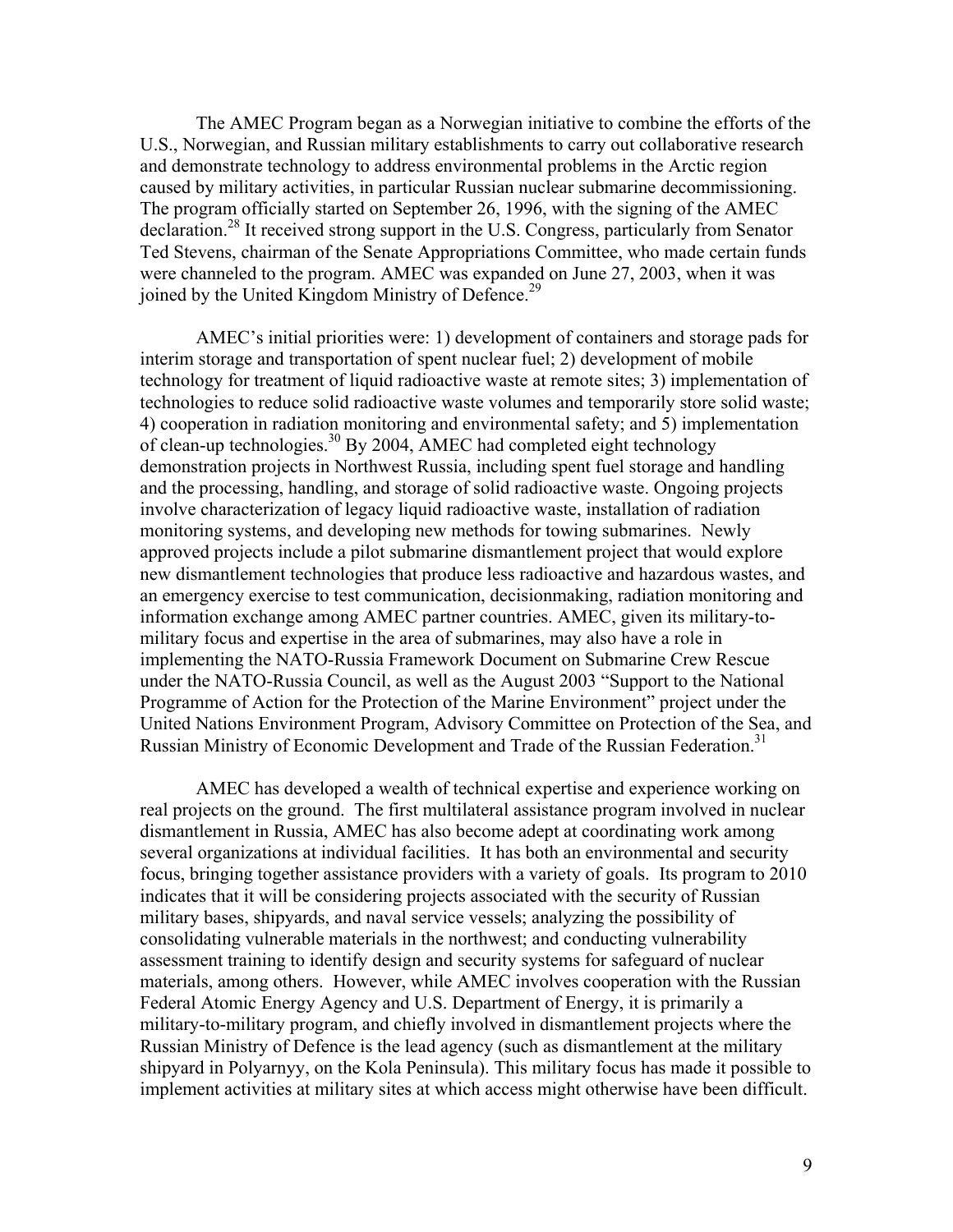Should other states seek to provide assistance at Russian military sites, AMEC is the most logical venue for coordination of such assistance. The AMEC partner countries have agreed that other countries may participate in AMEC at the project level via the "AMEC Plus" concept, or more formally by becoming an AMEC member or party to the AMEC Declaration. In addition, the AMEC partner countries have indicated their support for expanding AMEC's work to the Russian Far East, but have stated that this would require the establishment of a separate administrative structure so that current partner country resources would not be diluted.<sup>32</sup> It is not clear how this might be structured, but it is important that work on the Russian Northwest and Far East be well coordinated. Not only is there a great deal of experience and knowledge that AMEC experience in the Northwest can bring to the Far East, but there are also some overlaps in Russia's work in both regions (particularly where nuclear fuel is concerned: the same railcars are used to transport spent fuel from both locations to the same storage facility at the Mayak Plant in the Urals). There could well be other equipment that might be most efficiently used by sharing it between facilities in both locations.

#### Global Partnership Working Group

The Global Partnership against the Spread of Weapons and Materials of Mass Destruction was created in order to increase funding for international nonproliferation assistance and improve coordination of that assistance. At the launch of the Global Partnership in 2002, spending priorities were identified and implementation guidelines defined. A Senior Officials Group was established to coordinate partnership activities. In January 2004, at the beginning of the U.S. presidency of the G8, the Senior Officials Group was disbanded and its activities taken over by the new Senior Group. This new group of Global Partnership officials at the deputy ministerial level (including non-G8 and G8 members) has three subcommittees: the Nonproliferation Expert Group, the Nuclear Safety and Security Group, and a new organization—the Global Partnership Working Group—to address project implementation issues.<sup>33</sup>

The Global Partnership Working Group meets regularly and is attended by officials from all partnership countries. Its meetings are relatively small, with delegations of varying sizes (countries themselves decide how many officials will attend meetings). No company or non-governmental representatives attend working group meetings. The working group is chiefly a venue for countries to bring specific implementation roadblocks to high-level attention. In the past year, it has been successful at bringing particular issues to the attention of the Russian Foreign Ministry, which has resulted in the successful resolution of several implementation problems. Working group meetings are also a forum for discussing problems donor countries have in common, such as those related to liability provisions. While the working group is billed as a place to address project implementation issues, it does so only when these issues are brought to its attention by Global Partnership members. It does not coordinate project implementation. Since the enterprises involved in project implementation on the ground are not part of the working group, the group does not have detailed information on projects. Further, it is a new organization without a supply of expertise built up through submarine or other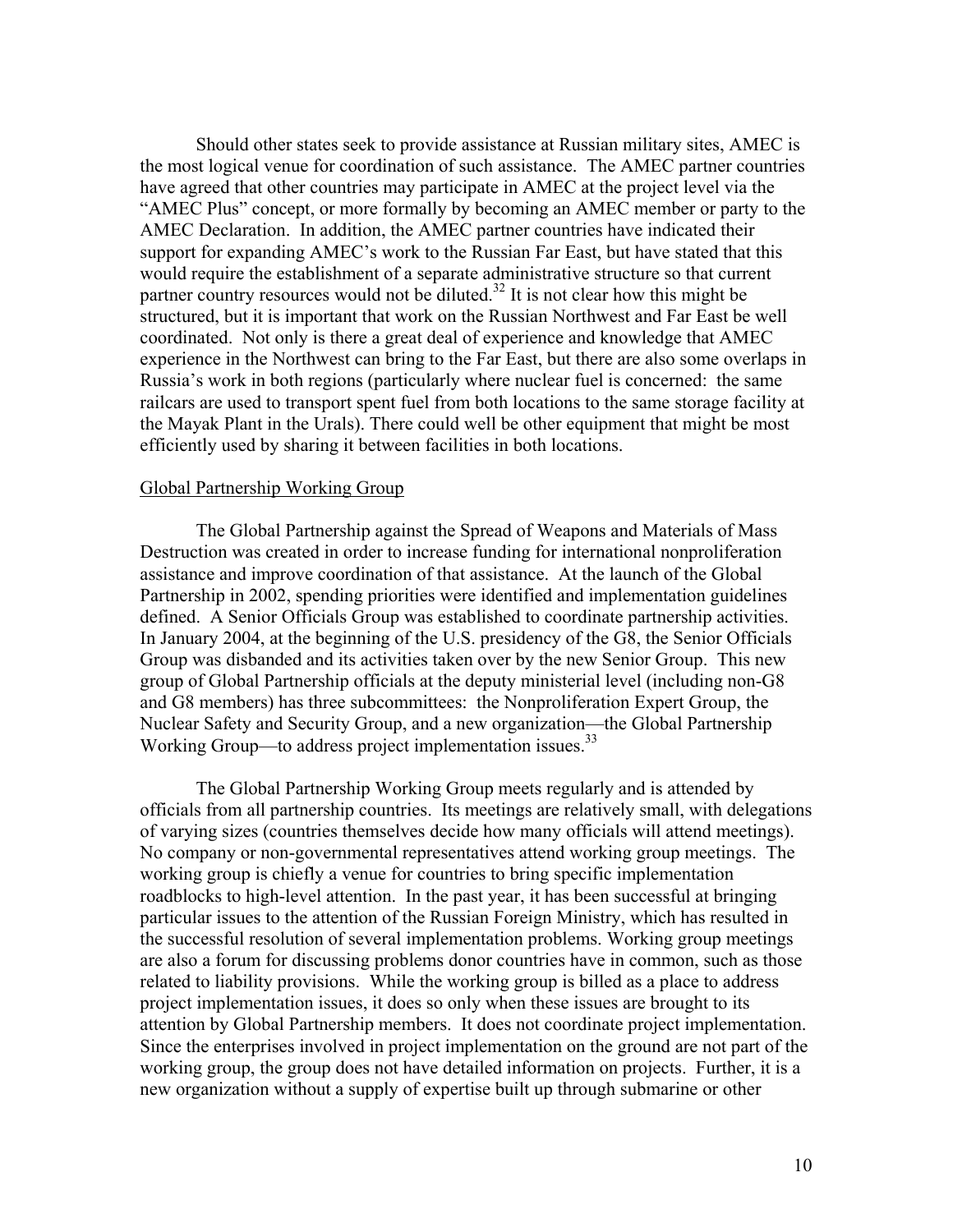assistance projects. Therefore, it is not likely to be useful in the coordination of projects to ensure that gaps are eliminated or duplication does not occur. Instead, its main usefulness will continue to be in bringing high-level attention to difficulties encountered during the implementation of projects designed and implemented at other levels.

#### **Conferences**

Academic conferences, workshops, and other gatherings that bring together individuals who are not members of a particular organization are additional forums where information about submarine dismantlement assistance is exchanged, problems identified and new solutions suggested. Several institutions have been quite active in sponsoring conferences, including NATO, the Center for Nonproliferation Studies (CNS) at the Monterey Institute of International Studies, and the Russian government itself.

The NATO Programme for Security through Science has sponsored Advanced Research Workshops on submarine dismantlement issues since 1995, when it supported a workshop on submarine decommissioning and related problems in Moscow. The findings, on the Russian, U.S., French, and Norwegian experience, became a book that was one of the first publications providing details on relevant issues for public officials.<sup>34</sup> These NATO workshops bring scientists and academic researchers together with practitioners involved in implementing assistance projects in the field. Workshops held in 1997 and 2002 also resulted in publications that were distributed among policymakers and practitioners.<sup>35</sup> NATO is continuing to sponsor such meetings: in December 2004 there will be a workshop in Moscow on the use of impact assessments and risk estimation in Northwest Russia, while in March 2005 NATO is hosting a workshop in the Russian Far East that will in part focus on coordination issues.

CNS has sponsored similar gatherings, as well as conducting research in this area itself. Since fall 2000 it has particularly focused on expanding participation in Russian submarine dismantlement, organizing conferences that brought together officials from Russia, the United States, Norway, Japan, the United Kingdom, and the Netherlands, as well as members of U.S. and foreign nongovernmental organizations. The Carnegie Endowment for International Peace and the Center for Policy Studies in Russia (PIR Center) have also arranged panels to discuss submarine dismantlement and related issues at international nonproliferation conferences they organize.

From the Russian side, Alexander Pikayev, now of the Institute of World Economy and International Relations (IMEMO) in Moscow, has periodically been involved in the organization of meetings on the status of nuclear submarine dismantlement and aid programs. The Russian government has also organized international conferences dedicated to submarine dismantlement issues. In September 2002, some 200 Russian and 60 foreign specialists, representing official, commercial, academic, environmental, and other public organizations from the United States, Canada, Europe, Japan, and New Zealand met in Vladivostok to discuss environmental and other issues related to scrapping decommissioned submarines. The Russian Ministry of Atomic Energy was the main conference organizer; \$30,000 for the conference was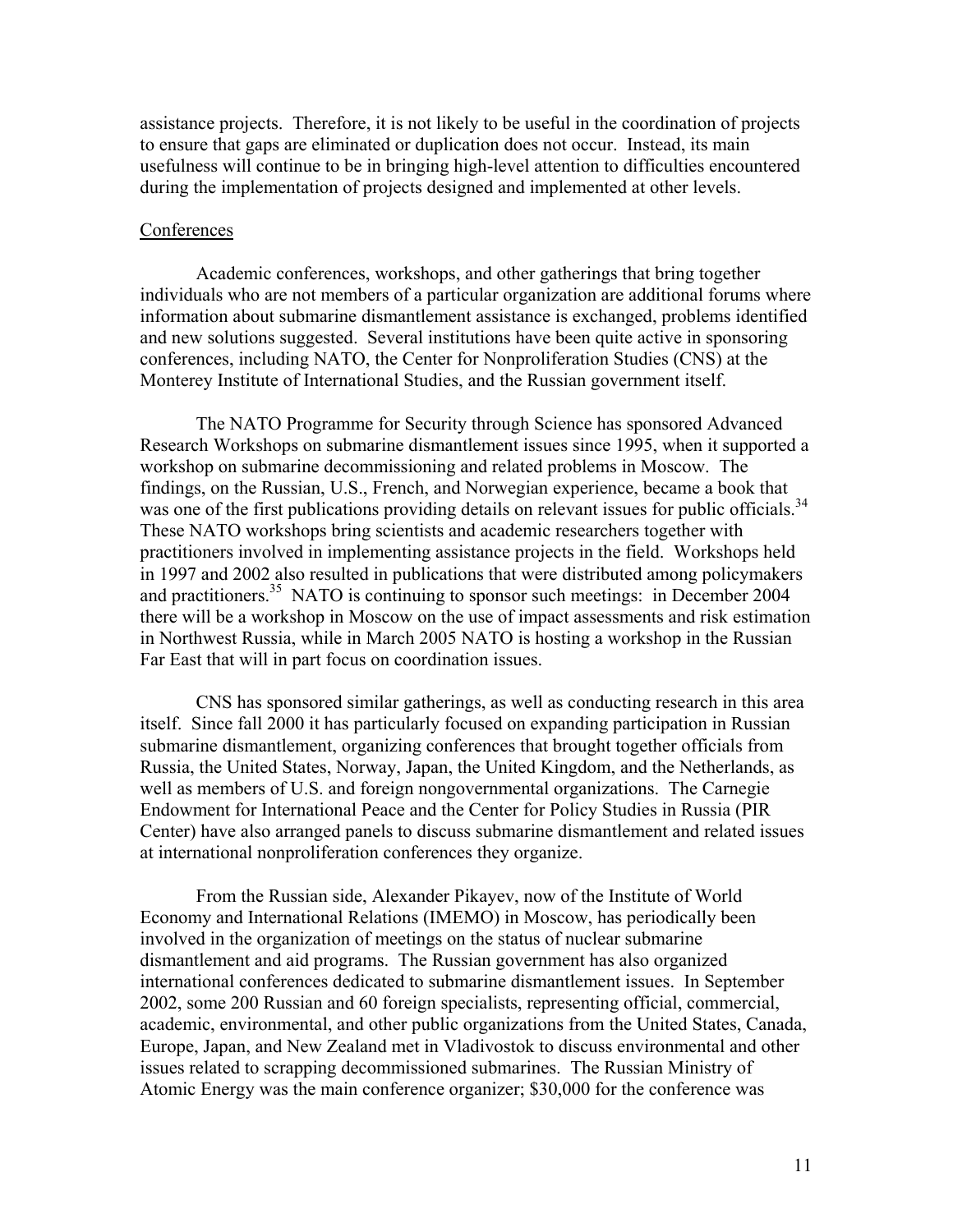provided by the International Science and Technology Center, an international organization established in November 1992 to coordinate international efforts to employ Russian weapons scientists. The 2002 conference followed a similar gathering held at Zvezdochka Shipyard in Severodvinsk, Arkhangelsk region in July 2001.

Workshops and conferences are invaluable in promoting research on how better to manage submarine dismantlement assistance and coordination. They bring together officials, practitioners, scholars and the public, and are one of the greatest sources of information on relevant programs and problems for the public. However, they are not a forum for delving into program details, particularly details of a sensitive nature, and thus are not a forum for managing coordination.

## **Coordination in Practice**

The international organizations tasked with coordinating submarine dismantlement assistance all contribute to this effort in important ways. Official coordination, however, is only one way that foreign assistance efforts are managed in practice. In addition to the official coordinating role these organizations play, they provide forums where assistance providers can discuss projects together outside of official agendas. Officials involved in submarine assistance often attend the meetings of the above organizations, even if they come from countries that are not organizations members. For instance, U.S. officials who work on submarine issues at the Defense Department's Defense Threat Reduction Agency and the Department of Energy, as well as State Department officials, attend NDEP meetings. Officials also meet on site when inspecting projects, as well as during meetings devoted to other topics. Sometimes officials from donor countries have made joint visits to facilities at which more than one country is active. However, such informal coordination mechanisms will fail if officials do not meet sufficiently regularly or have discussions at a detailed level, or if countries are not free to share these details. Certainly there is a great deal of sensitive information involved in many of the assistance projects in the naval sphere. While it is of critical security importance—not only from the Russian point of view but also to prevent proliferation—that secrets be maintained, contracts or agreements that prevent foreign donors from discussing their projects can have deleterious effects. There was reportedly a case of one European agency last year unable to hold full discussions with U.S. Department of Energy officials, although the latter had a great deal of experience in improving physical protection at Russian naval sites.<sup>36</sup> Unless those implementing projects in the field can share information, not only are gaps or duplication likely, but the spread of best practices, and thus the provision of the best possible security at these sites, will be far less likely.

Another way for assistance to be coordinated is if a donor country serves in a coordinating role, or Russia itself does so. In the Russian Far East, Australia will be providing its Global Partnership funding through mechanisms developed by Japan. On June 24, 2004 Australia officially contributed \$10 million Australian to the Japan-Russia Committee on Cooperation for the Elimination of Nuclear Weapons.<sup>37</sup> As the committee will oversee all projects funded by both Japan and Australia, it will be able to ensure that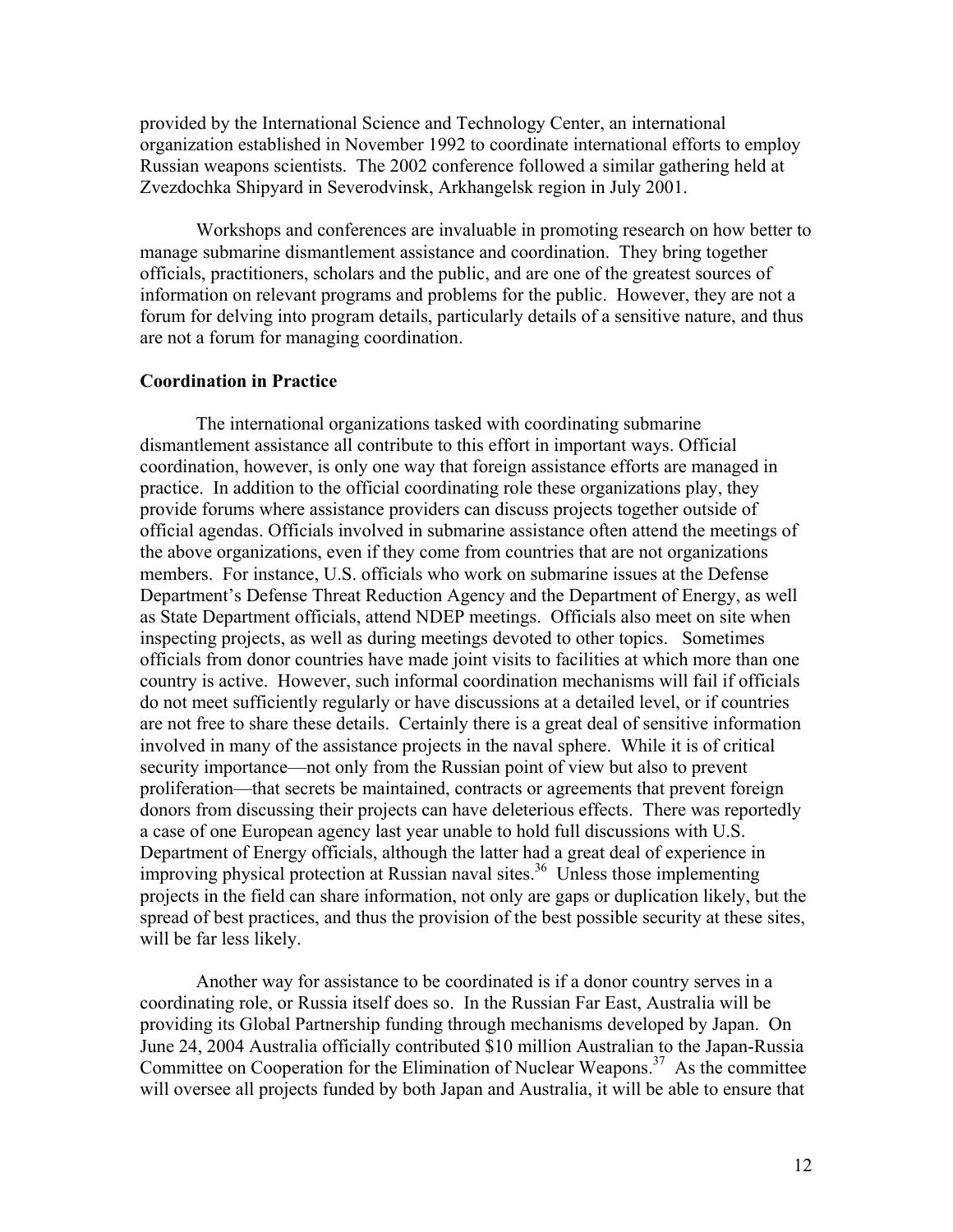there is no duplication of work. Detecting gaps is more problematic, unless the committee has access to sufficient information on the region's needs. Unlike Northwest Russia, there is to date no strategic plan detailing decommissioned submarines and related equipment in the Russian Far East, or any plan to develop such a plan. A plan, however, would not only make it more likely to identify gaps and help set priorities, but would also help potential new donors understand what needs they might fill, and form the basis for coordinating assistance in the region. To date, the Russian Federal Atomic Energy Agency is fulfilling the role of coordinator in the Russian Far East, by selecting the projects for which it requests the assistance of the Committee on Cooperation for the Elimination of Nuclear Weapons. However, agency incentives and priorities are not necessarily entirely aligned with foreign priorities. Thus, it is likely that some donor countries will want to play a more active role in choosing projects, and have the information available to make informed choices.

Officials are not the only actors who have a role in coordinating projects. If countries were to hire the same company to serve as general contractor, the contractor itself would be in a good position to coordinate these activities. To date, however, countries have tended to hire different companies. This likely improves competitiveness and may contribute to company transparency, but could lead to duplication and will not help in the identification of gaps.

There is also the strong possibility that private companies might become involved in dismantlement efforts, increasing the need for coordination efforts that go beyond the official arena. Last year, Carnegie Endowment for International Peace Senior Associate Rose Gottemoeller and Jack Edlow, president of Edlow International Co., who have been seeking new sources of funding for dealing with Russia's decommissioned nuclear navy for many years, came up with a plan to use commercial profits to fund dismantlement. Their first idea was to blend down the highly enriched uranium (HEU) that Russia derives from reprocessing spent nuclear submarine fuel and sell the resulting low enriched uranium to make money for dismantlement. Their interlocutor at the Russian Ministry of Atomic Energy, however, noted that this HEU is already being blended down and sold in Russia for use in RBMK power reactors. But the official suggested that a project might be devised whereby excess Russian HEU stocks could be used to finance the program. Edlow International had relations with customers on the spot market ready to buy the resulting fuel, and would have paid the venture's start-up costs, both factors that might have made the deal attractive to Russia. Talks on how to work out the details, such as the difficult question of how to determine the amount of HEU that would be "swapped" for the equivalent amount of HEU in submarine fuel (since the HEU content of various types of submarine fuel is a state secret), continued periodically until April 2004. Then, the Ministry of Atomic Energy officials made it clear that they were not interested in further negotiations, though the reasons remain unclear. (One possibility is that other Russian commercial organizations involved in nuclear fuel sales may have exerted pressure to avoid possible new competition; another is that working out project details was more difficult than the possible resulting profits were worth.) Nevertheless, Minatom's successor agency appears to remain interested in possible commercial approaches to projects related to submarine dismantlement.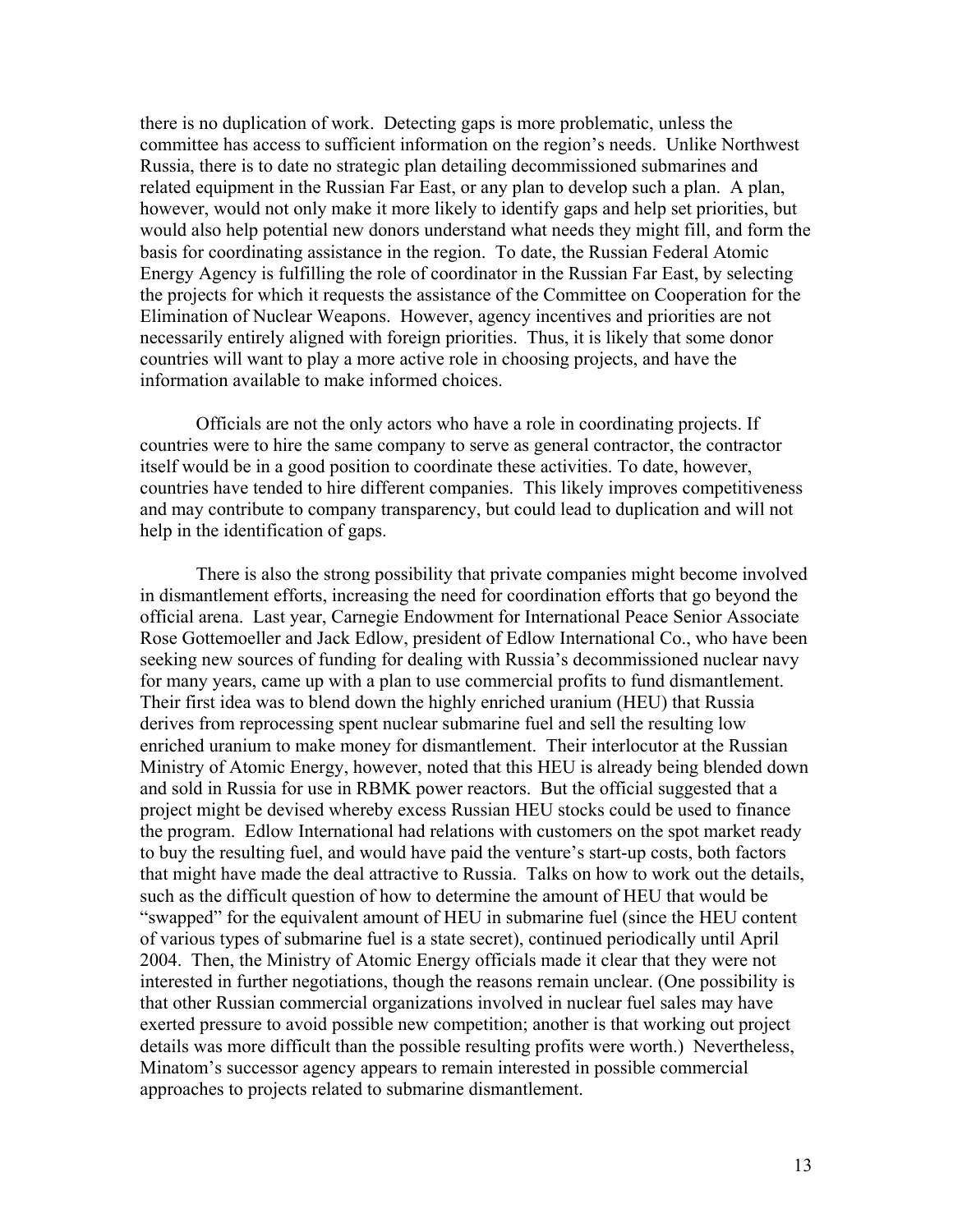To date, few governments have indicated any interest in such commercial ventures. Some, however, would like to see more private funding, in order to lessen the burden on taxpayers. The Gottemoeller/Edlow proposal planned to use profits to fund activities in Kamchatka, where foreign aid has been fairly minimal but is clearly needed. The incentive to support such projects, therefore, exists. If private dismantlement ventures do materialize, though, other donors will have to find ways to include them in overall planning and coordination mechanisms. Finding ways to do this before any contracts are signed would be prudent; coordination after the fact could be far more difficult. In addition, involving private companies in coordination efforts, particularly those already involved in work in the naval sphere, could result in helpful new ideas that further existing assistance efforts.

#### **Coordination Gaps**

As this paper indicates, there are many mechanisms, both official and unofficial, for coordinating assistance for submarine dismantlement and related needs. These mechanisms have allowed a basic division of responsibilities between countries, but the possibility of gaps between programs remains, while the information needed to prioritize projects is similarly lacking.

Understandably, different nations have different priorities when it comes to handling nuclear materials. Russia's evident emphasis on dismantling liquid metal reactors, as indicated in the Master Plan for Northwest Russia, may be shared by some nations (such as France, which appears to be quite interested in the technological challenges associated with this project). Other countries that are focused on environmental or security concerns may consider it a low priority. From an environmental perspective, the oldest submarines with the greatest likelihood of radiation leakage should be tackled first—these reactors are apparently identified in the master plan. Next, environmental regulators should be strengthened, so that environmental safety can be maintained long-term. From a security perspective, the physical protection of spent fuel should receive top priority—nuclear fuel assemblies are very difficult to remove from a submarine, and therefore quite secure, before they are unloaded—and vessels that are not in danger of sinking or leakage stored afloat until security measures have been improved. From an efficiency perspective, the order in which projects are undertaken is critical to meeting overall goals as quickly and cheaply as possible. Such planning might mean, for instance, that several projects are scheduled in a row, using the same equipment at the same site, instead of constructing multiple facilities to simultaneously undertake similar tasks. It may also be better to delay the dismantlement of submarines that are in no danger of sinking—the sort of submarines that are currently being scrapped, in most cases—until Germany's construction of long-term storage facilities for dismantled Northern Fleet reactors has been completed and a similar facility is constructed in the Russian Far East. Otherwise, the reactors cannot be cut out when dismantling submarines, and instead have to be maintained in short-term floating storage made up of large, three-compartment sections, until a long-term solution is ready. Such poor planning creates a need for extra towing, special heavy-duty cranes, and other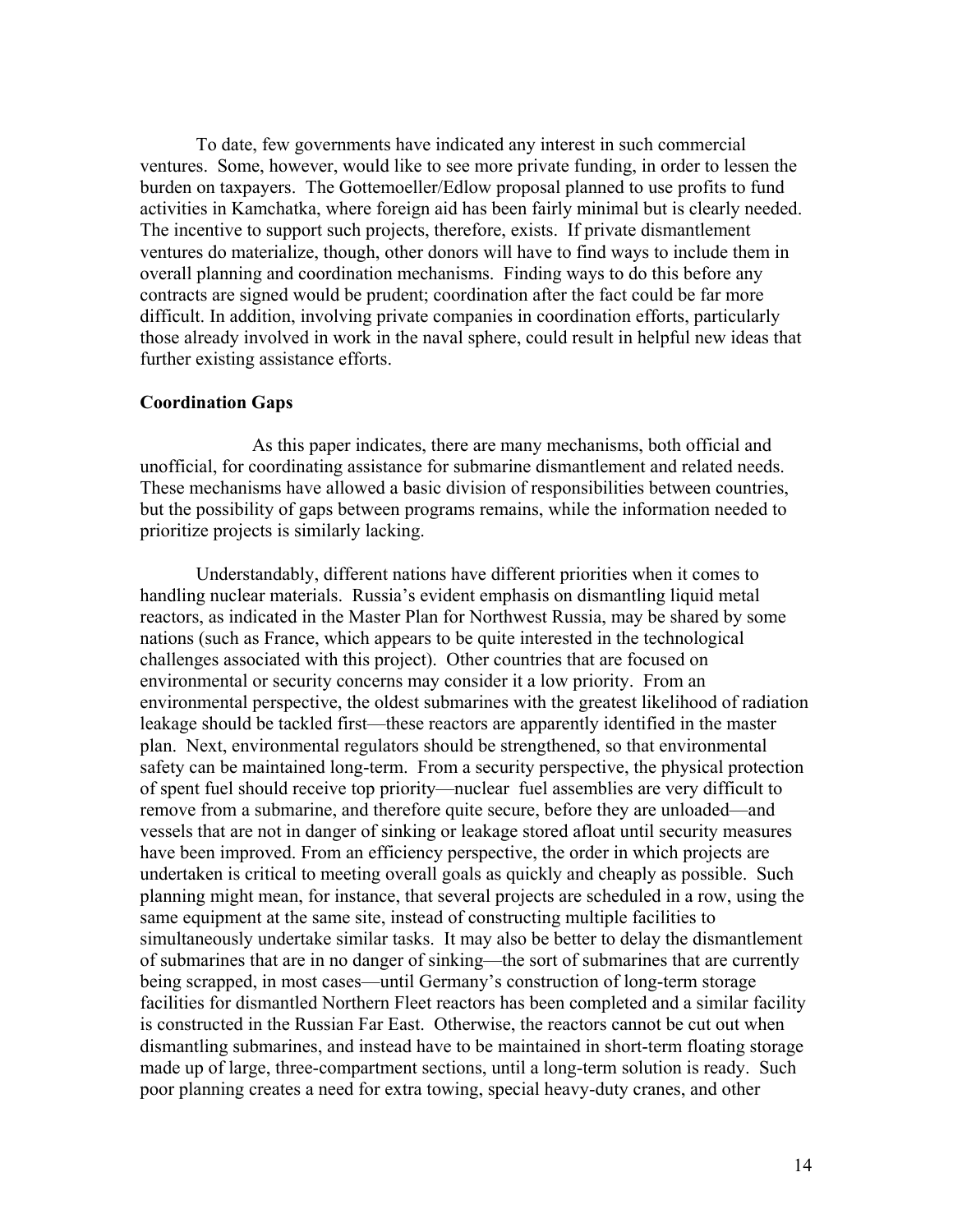equipment that might never be needed if projects are undertaken in a more logical sequence. Finally, different Russian organizations involved in these programs each have their own incentives, from the rapid completion of dismantlement (the Federal Atomic Energy Agency's apparent mandate) to maximizing employment and profit (local shipyards).

All of these concerns and priorities are equally valid. For each nation to make rational decisions regarding its project choice, however, and to make certain that one project is not jeopardizing another or, worse yet, creating new environmental or security risks, it is critical that the necessary information about the situation on the ground and planned projects be available to all relevant parties. To a certain degree, each foreign assistance provider will have to make certain that the projects it undertakes are coordinated with other projects, informing Russian actors in Moscow and on the ground, as well as other assistance providers active at the same site or doing related tasks. If the Master Plan can be regularly updated to include such information, and shared with all involved, it could yet prove to be a very valuable tool in coordinating these programs.

#### **Recommendations**

There is no single existing forum where all projects in the submarine field can be coordinated in detail. Nor is forming a new overarching organization, given the large number of existing organizations, likely to be the most effective way to improve coordination. However, improving coordination is not only possible, but should be an important near-term focus of assistance providers. As many projects have yet to commence (but are likely to begin in the very near future), most practical problems remain in the future. As program implementation picks up, it is extremely important that partners share information to avoid duplication or gaps and develop best practices. New efforts are required both on the ground and internationally.

Undoubtedly, Moscow should increase its own role. The Federal Atomic Energy Agency, in its statements since the launch of the Strategic Master Plan for Northwest Russia, has indicated that it is interested in improving coordination and has been more open to providing the necessary information. This cooperation is critical and must continue. Russia can do more, however. It must instruct local facilities to point out gaps and overlaps and monitor these facilities to make certain that they share this information with partner countries. In addition, Moscow should be sure that its bilateral agreements with donors allow foreign officials and contractors to share information with others working in the same area, ensuring that secrecy provisions protect facilities without harming cooperative efforts.

The recent initiative to set up a body to coordinate activities at one individual site, Andreyeva Bay, provides another model that might deserve emulation at other locations. Coordination of projects on the ground level is every bit as important as top-level coordination. It is impossible for high-level decisionmakers to know the details of each project and know if there are any synergies that might exist with another project at a nearby location. There has already been one minor case of duplication in 2004, where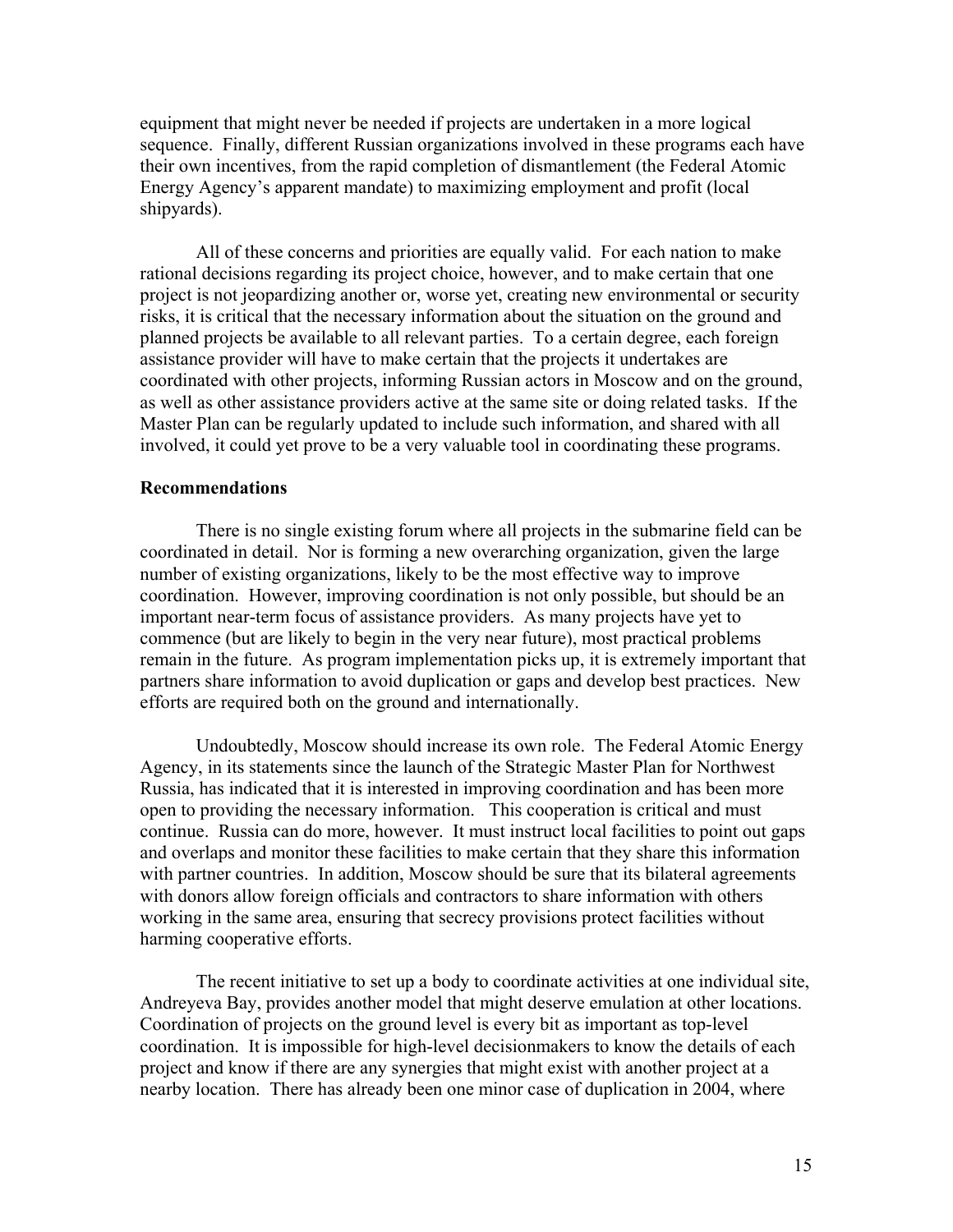two countries installed similar equipment, although only one set of equipment was needed. Even though the sums of money involved were not large, such practices waste precious time, effort, and money. Worse yet, duplication may lead to negative political consequences for assistance programs. If project managers are better able to share information with each other, this case will not have to be repeated.

While the organizations examined above do not appear to be in a position to undertake the detailed coordination of projects on the ground, they all have roles to play to make certain that projects to not overlap, leave critical tasks undone, run into bottlenecks, or result in other difficulties. An effort to find a solution to possible future project delays must also occur in an international setting. If the Strategic Master Plan for Northwest Russia includes all necessary details and is available to all countries involved in projects in that area, NDEP will be well positioned to help ensure that projects do not duplicate each other, bottlenecks are avoided, and no gaps occur. However, as the strategic plan does not appear to involve the Ministry of Defense as deeply as it does the Federal Atomic Energy Agency, AMEC may be better positioned to coordinate activities at military facilities. This suggests that any donor countries interested in assisting at such facilities ought to seriously consider joining AMEC. NDEP is also at a geographic disadvantage, given its focus on the Northwest. AMEC, on the other hand, has indicated its interest in expansion to the Russian Far East, and should be encouraged to do so. Bringing AMEC's expertise and experience to that region would make the successful execution of projects there more likely, and help ensure that synergies between the two regions be discovered.

The CEG has played an important coordinating role to date, and should continue to do so. It is the main venue where companies involved in assistance projects gather together. Therefore, it might consider measures to further their interaction. Since CEG meetings are the largest of the international gatherings, they are the best setting for involving additional players who could bring new, helpful ideas into the process. Thus, the CEG should also consider furthering its interaction with non-governmental and citizens groups. MNEPR Committee expertise is in the legal sphere. Therefore, MNEPR activities should continue to focus on legal barriers to successful cooperation. The Global Partnership Working Group is another organization that is not positioned to coordinate actual projects, but has played and should continue to play a critical role in solving particular implementation problems. Finally, organizations that sponsor conferences and research on particular issues facing submarine dismantlement programs, such as the Monterey Institute's Center for Nonproliferation Studies and the NATO Programme for Security through Science, as well as ISTC and the Russian government, play an important role in highlighting difficulties that may arise, synergies, and gaps. Bringing their findings to the attention of all parties involved in assistance efforts cannot but help promote coordination.

Finally, coordination must occur on the ground. Each donor country must make certain those who carry out their projects have been instructed to *actively* seek out and share information with project managers from all other countries undertaking projects in nearby locations. Such sharing of information is already occurring at many sites, but not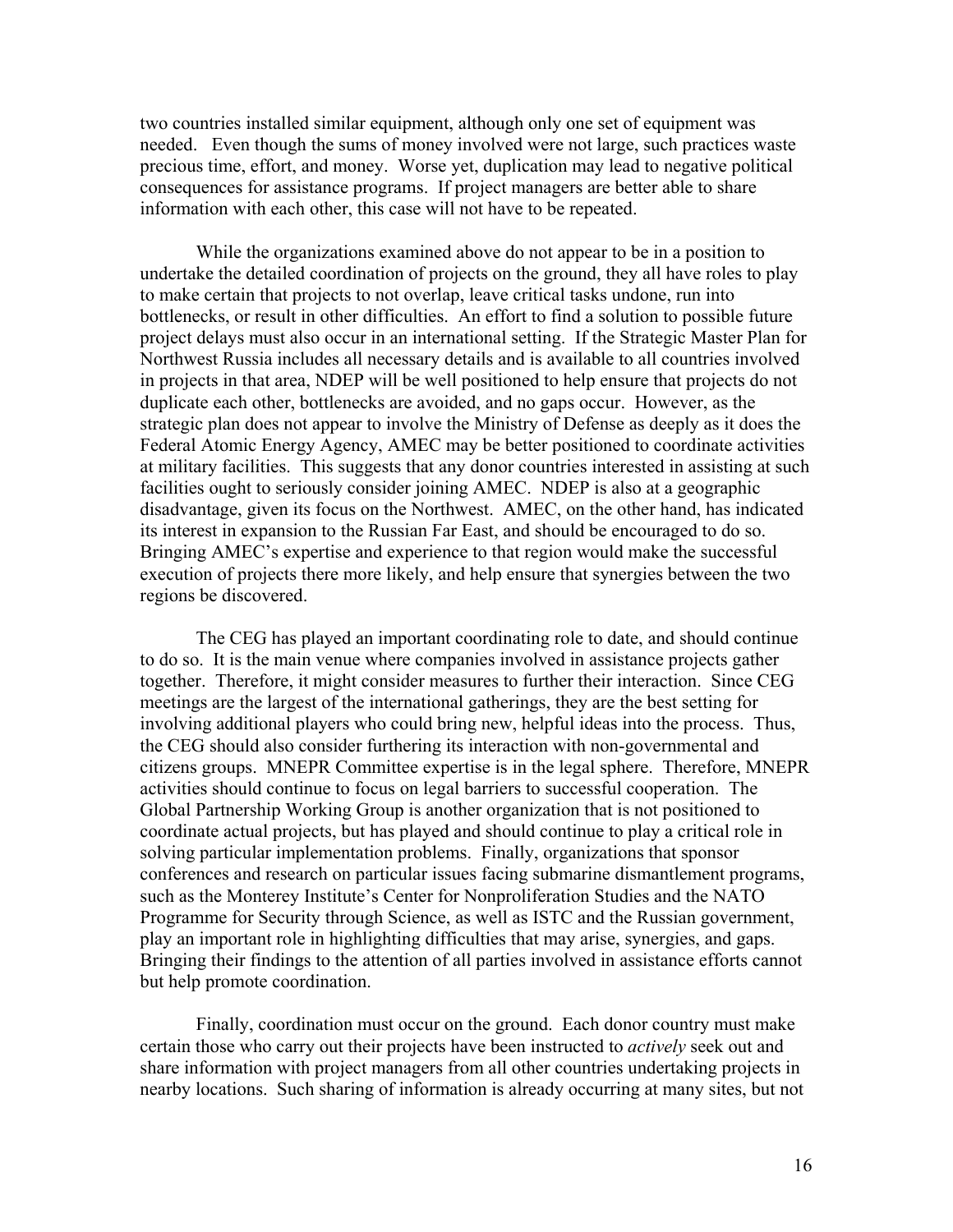everywhere, although it is the best way to avoid duplication in the near term. In the business world, companies are accustomed to fulfilling contracts, not determining whether these contracts duplicate activities or fail to fulfill some goal that is outside the purview of that contract. General contractors are unlikely to expend time and energy meeting with officials and contractors that are not directly related to fulfilling contracts, unless they are clearly instructed to do so. It is critical, then, that they receive such instructions. This could not only result in the identification of gaps or overlaps, but also generate new ideas for synergies or increased efficiencies.

The above discussion has focused on how countries coordinate assistance projects. It has not dealt extensively with the goals of such coordination. In addition to the obvious benefit of coordination (the avoidance of bottlenecks, gaps, or duplication), Russia and its partners should also use coordination mechanisms to make provisions for the eventuality that some projects are slowed down or do not even get started. This is particularly true for those tasks that are critical to the success of other endeavors. While Global Partnership members themselves hold the chief responsibility for making certain that their national assistance programs move forward, and Russia itself can jump in at times where there is a critical need, it would make sense to develop some provisions for assisting in critical projects if they are threatened with delays or encounter unforeseen difficulties.

Coordination should also be used to ensure that countries do not work at crosspurposes. For example, there has been no apparent coordination to date of requirements for environmental oversight or environmental impact assessments. While Russia certainly has its own regulatory requirements, and these must be fulfilled, donor countries may have additional requirements. Developing standard assessment requirements across countries would facilitate cooperation among donor countries and make certain that differing requirements do not result in a competition among Russian enterprises for those assistance projects with less burdensome requirements. More attention to possible environmental impacts could also help uncover activities that might endanger project success, such as the dangerous towing method that resulted in the sinking of the K-159 in the summer of 2003, an event which resulted in a great outcry in one partner country, Norway, and could have jeopardized a number of related assistance projects. The NDEP's Strategic Environmental Assessment could serve as a model for due diligence on other programs, and should help set a standard for public disclosure and consultation.

Another goal of coordination should be the sustainability of projects funded under the Global Partnership. Exchanges of experience are likely to be most helpful in this regard. Sustainability can also be promoted by making certain that Russian organizations are put in a position to oversee site safety and security in the long term through the adoption of some common project requirements. For instance, providing radiation monitoring and security training to Russian Navy personnel, as AMEC has suggested, or involving services such as the Federal Service for Environmental, Technological, and Atomic Supervision in projects (in an advisory capacity if it does not have the legal right to act as the supervisory body at a particular site until military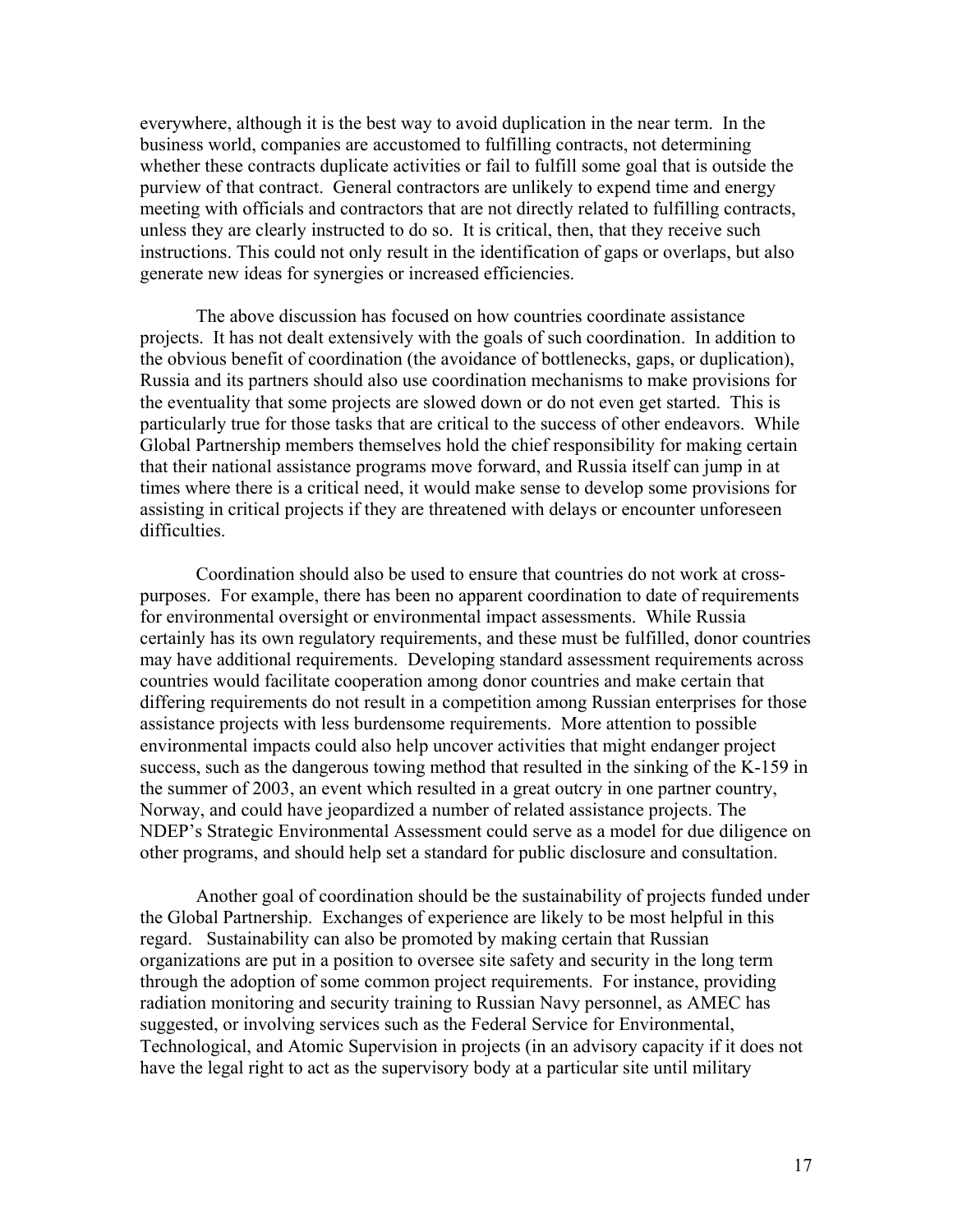materials have been removed) will improve the likelihood that safety and security can be maintained in future.

## **Summary of Conclusions**

- Coordination of donor assistance is critical so that gaps and bottlenecks can be minimized. Since only a few projects have begun at most locations, coordination issues do not yet loom large. However, they must be anticipated in order to be avoided.
- Project managers should be given clear instructions to share information with relevant parties. Officials at the highest levels should ensure that such sharing is not restricted in overarching agreements. Tasks must be prioritized, with spent fuel security made a top concern. Proper sequencing of projects can improve security while providing efficiency gains. Since spent nuclear fuel contains highly enriched uranium and plutonium that could be used for a nuclear devise, more must be done to ensure that it is neither stolen nor diverted. This material is most vulnerable when it is not onboard a submarine--therefore, physical protection of ship-board and onshore spent fuel storage sites deserves more attention.
- There are many organizations involved in coordinating assistance in the area of submarine dismantlement. No single venue can meet all coordination needs.
	- $\geq$  AMEC is best suited for work at military facilities and the development of new scientific solutions to avert security and environmental risks—donors interested in activities in this sphere should consider joining AMEC.
	- $\triangleright$  As the CEG involves the most members and covers all parts of Russia, its meetings are best suited for reaching out to all parties, including business. The CEG, as the only venue where public or NGO involvement is at all possible, should consider expanding access to these groups.
	- $\triangleright$  The NDEP may soon become the biggest assistance provider in Northwest Russia, as it begins to take on projects (after the completion of the Master Plan for Northwest Russia). It appears willing to take a more hand-on coordinating role, and can draw on EBRD experience coordinating similar projects, such as the Chernobyl Shelter. In this case, all donor countries involved in projects in the Russian northwest should seriously consider joining the NDEP, even if they do not donate to the organization.
	- $\triangleright$  The MNEPR Committee continues to focus on legal issues. Once all issues directly related to the MNEPR Agreement have been resolved, it should be encouraged to expand its work to solve other liability issues related to nonproliferation assistance to Russia.
	- $\triangleright$  The Global Partnership Working Group is still quite new, and has to date served as a venue for bringing high-level attention to implementation problems. The Working Group might also be an appropriate place to discuss policy issues such as a joint approach to secrecy restrictions in bilateral contracts that would allow cooperation among donors at a single site.
- $\cdot$  While coordination needs can be divided among the above organizations, a tool is needed to help ensure that gaps and bottlenecks can be identified. The Master Plan for Northwest Russia could serve this role in the Northwest, if all necessary details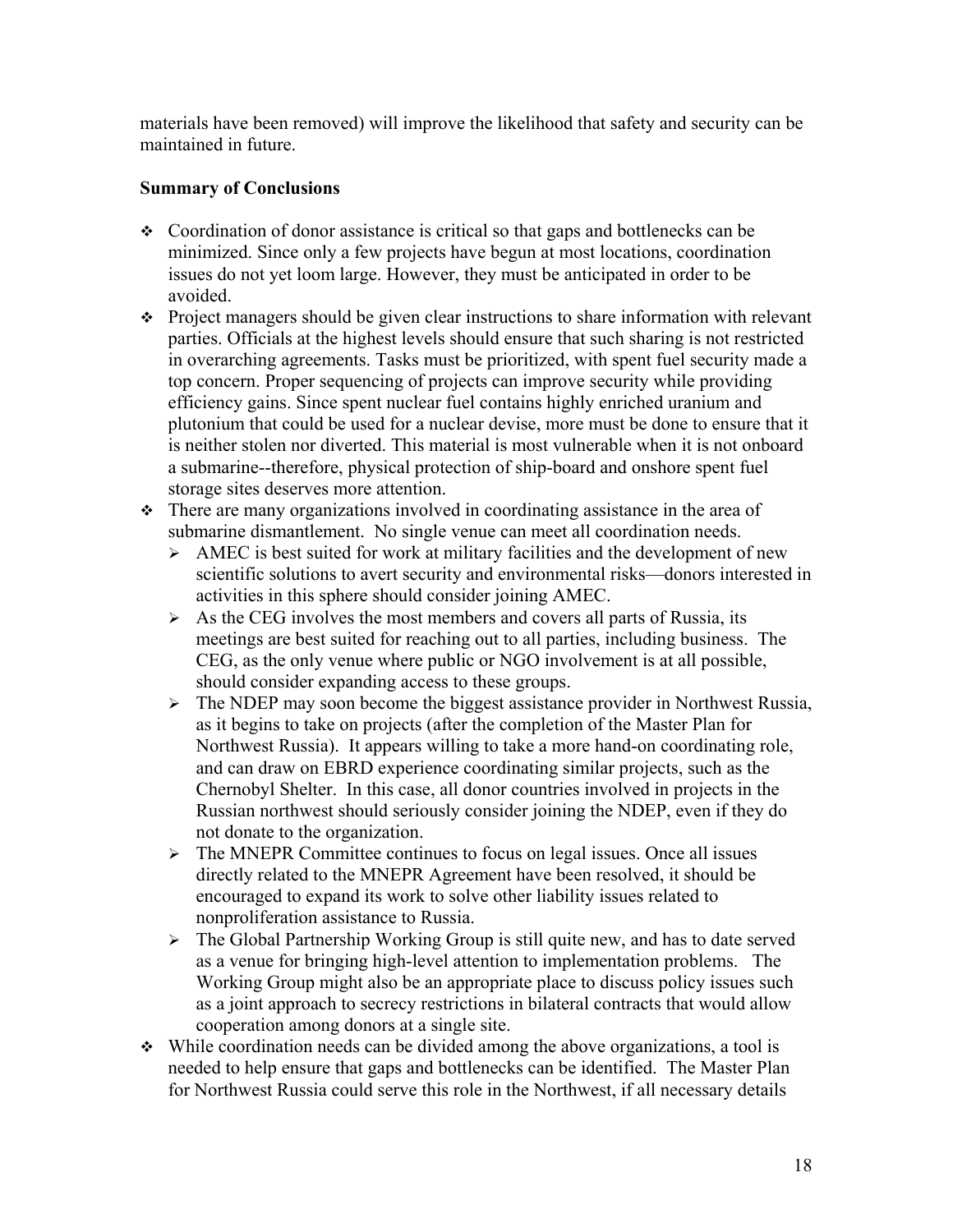are included, particularly those related to security concerns. It would be helpful for donors if the plan helped them to prioritize projects and pointed out issues how to improve program efficiency. A "master plan" is still needed for projects in the Russian Far East, to allow integration of new donors, and help countries identify new tasks they may be willing to undertake.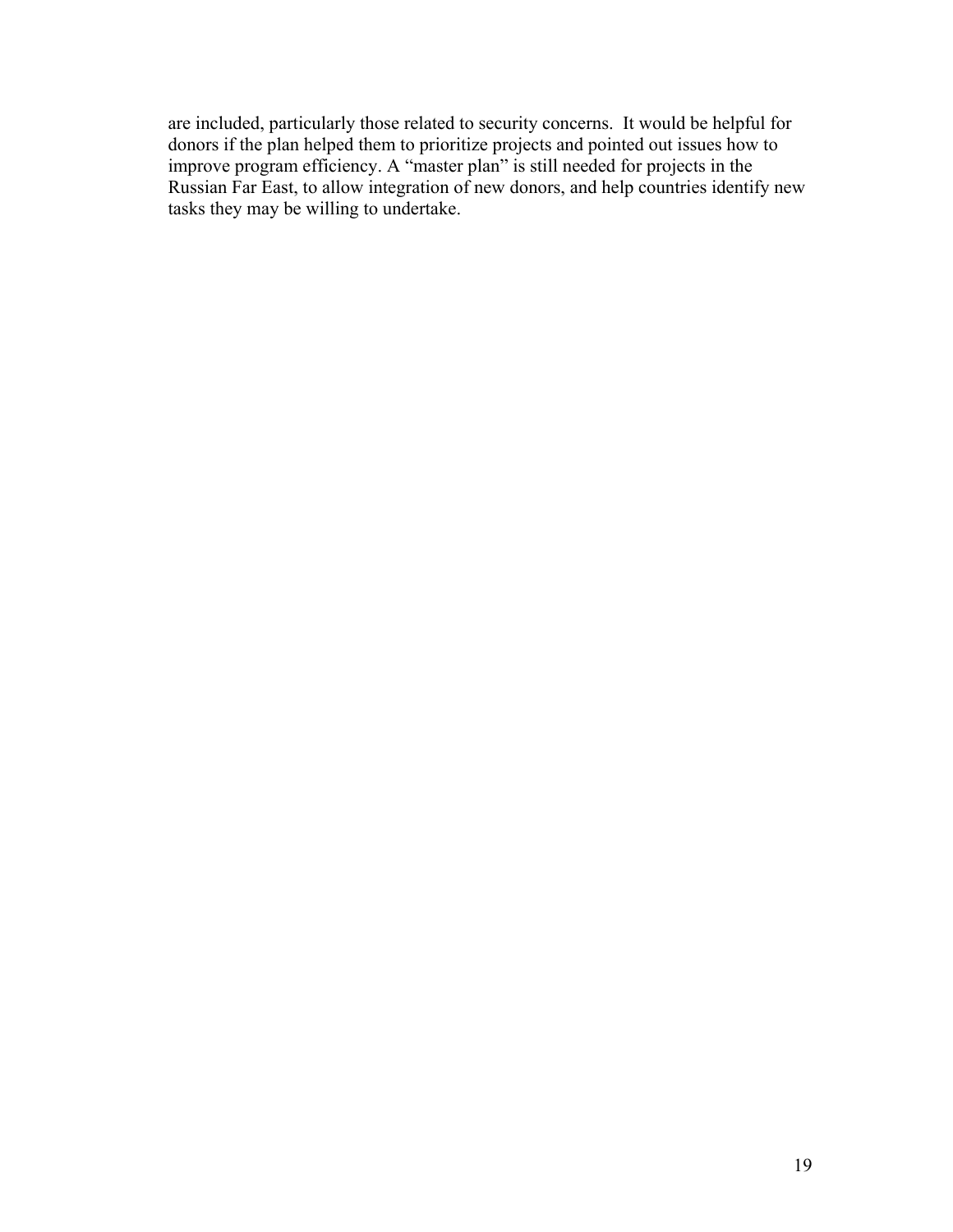|  | Table 1. Expenditures on Submarine Dismantlement and Related Activities (in millions) |  |  |
|--|---------------------------------------------------------------------------------------|--|--|
|--|---------------------------------------------------------------------------------------|--|--|

|                                                                      | 1999                     | 2000                         | 2001                     | 2002                     | 2003          | 2004                 | 2005 request  |
|----------------------------------------------------------------------|--------------------------|------------------------------|--------------------------|--------------------------|---------------|----------------------|---------------|
| Russia:                                                              |                          |                              |                          |                          |               |                      |               |
| Industry (dismantlement of nuclear                                   | \$19.7                   | \$28.9                       | \$34.7                   | \$56.2                   | \$61.4        |                      |               |
| submarines, nuclear surface vessels, and                             |                          |                              |                          |                          |               |                      |               |
| service ships; environmental rehabilitation)                         |                          |                              |                          |                          |               | Information          | Information   |
| Capital investment (infrastructure                                   | \$2.1                    | \$4.7                        | \$4.7                    | \$5.2                    | \$7.4         | not available        | not available |
| creation and modernization)                                          |                          |                              |                          |                          |               |                      |               |
| R&D                                                                  | \$1.0                    | \$1.9                        | \$2.0                    | \$2.9                    | \$1.8         |                      |               |
| <b>United States:</b>                                                |                          |                              |                          |                          |               |                      |               |
| Department of Defense:                                               |                          |                              |                          |                          |               |                      |               |
| Strategic Arms Elimination (total)                                   | \$170.1                  | \$182.6                      | \$177.8                  | \$133.4                  | \$70.1        | \$66.6               | \$58.5        |
| Of which:                                                            |                          |                              |                          |                          |               |                      |               |
| SLBM Launcher/SSBN Dismantlement                                     | not available            | not available                | not available            | not available            | \$27.0        | \$9.7                | \$10.2        |
| Spent Naval Fuel Disposition                                         |                          |                              |                          |                          | \$12.4        | \$7.6                | \$0.4         |
| Dismantlement of submarines in the                                   | \$35.0                   | \$25.0                       | \$0.0                    | \$12.75                  | not available | \$10.0               | \$10.0        |
| Russian Far East (separate budget line)                              |                          |                              |                          | million                  |               |                      |               |
| AMEC                                                                 | \$4.9                    | \$4.6                        | \$5.9                    | \$2.6                    | \$1.9         | \$3.9                | about \$3.9   |
| Department of Energy:                                                |                          |                              |                          |                          |               |                      |               |
| Nuclear Material Protection, Control and                             | \$139.7                  | \$138.7                      | \$169.5                  | \$266.6                  | \$193.9       | \$206.5              | \$199.0       |
| Accounting (total)                                                   |                          |                              |                          |                          |               |                      |               |
| Of which:                                                            |                          |                              |                          |                          |               |                      |               |
| Navy Complex MPC&A                                                   |                          | Navy                         | Navy total:              | Navy                     | Navy          | Navy total:          | Navy          |
| (Note: The US spent \$54.5 million on                                | Navy total<br>total:     | warheads:                    | \$19.0                   | warheads:                | warheads:     | \$38.0               | complex       |
| MPC&A at Navy nuclear fuel sites                                     | \$15 million             | \$43.2                       |                          | \$61.8                   | \$47.3        |                      | request:      |
| through 2000; by 2004, the total cost of                             |                          | Navy fuel:                   | Navy fuel:               | Navy fuel:               | Navy fuel:    |                      | \$15.0        |
| MPC&A at Navy sites will be \$74.9)                                  | (estimated)              | \$13.4                       | \$8.9                    | \$3.1                    | \$8.5         |                      |               |
| Australia:                                                           |                          |                              |                          |                          |               |                      |               |
| Donation to Japan-Russia Committee on                                |                          |                              |                          |                          |               |                      |               |
| Cooperation for the Elimination of                                   |                          |                              |                          |                          |               | \$7.2 million*       |               |
| <b>Nuclear Weapons</b>                                               |                          |                              |                          |                          |               |                      |               |
| Canada:                                                              |                          |                              |                          |                          |               |                      | not available |
| <b>NDEP</b> contributions                                            |                          |                              |                          |                          | \$23.4        |                      |               |
| <b>European Union:</b>                                               |                          |                              |                          |                          |               |                      |               |
| <b>NDEP</b> contributions                                            |                          |                              |                          |                          | \$49.0        |                      | not available |
| France:                                                              |                          |                              |                          |                          |               |                      |               |
| <b>NDEP</b> contributions                                            |                          |                              |                          |                          | \$49.0        |                      | not available |
| Funding of Lepse nuclear fuel ship                                   |                          |                              |                          |                          |               | (\$17.7 committed,   |               |
| rehabilitation                                                       |                          |                              |                          |                          |               |                      | not available |
| Germany:                                                             |                          |                              |                          |                          |               |                      |               |
|                                                                      |                          |                              |                          |                          |               | expenditure unknown) |               |
| <b>NDEP</b> contributions                                            | $\overline{\phantom{0}}$ |                              | $\overline{\phantom{0}}$ |                          |               |                      | not available |
|                                                                      |                          |                              |                          |                          | \$12.2        |                      | not available |
| Contracts signed for work at Sayda Bay                               |                          |                              |                          |                          |               | \$30.7               |               |
| Japan:                                                               |                          |                              | (project                 |                          |               |                      |               |
| Liquid radioactive waste processing                                  |                          | \$36.0 (total spent by 2000) |                          |                          |               |                      |               |
| facility (funded 1993-2000)<br>Funds disbursed for submarine-related |                          |                              | completed)               |                          |               |                      |               |
| assistance projects*                                                 |                          |                              |                          | \$100.0*                 |               |                      |               |
| Includes:                                                            |                          |                              |                          |                          | \$6.7         | not available        | not available |
| Nuclear submarine dismantlement                                      |                          |                              |                          |                          |               |                      |               |
| Norway:                                                              |                          |                              |                          |                          |               |                      |               |
| <b>NDEP</b> contributions                                            |                          |                              |                          |                          | \$12.2        |                      | not available |
| Funding of Lepse rehabilitation                                      |                          |                              |                          | Over \$3.0               | not available | not available        | not available |
| Nuclear submarine dismantlement                                      |                          |                              |                          |                          |               | \$12.0               | not available |
| AMEC                                                                 | not available            | not available                | not available            | not available            | not available | \$1.0                | not available |
| Andreyeva Bay projects                                               | not available            | not available                | not available            | not available            | \$4.0         | not available        | not available |
| Sweden:                                                              |                          |                              |                          |                          |               |                      |               |
| <b>NDEP</b> contributions                                            |                          |                              |                          |                          | \$12.2        |                      | not available |
| Andreyeva Bay projects                                               |                          | $\overline{\phantom{0}}$     | $\overline{\phantom{0}}$ | $\overline{\phantom{0}}$ | \$0.5         | not available        | not available |
| <b>United Kinadom:</b>                                               |                          |                              |                          |                          |               |                      |               |
| <b>NDEP</b> contributions                                            |                          | $\overline{\phantom{0}}$     | $\qquad \qquad -$        | $\qquad \qquad -$        | \$18.4        |                      |               |
| Projects in Northwest Russia                                         |                          |                              |                          |                          |               |                      |               |
| (includes submarine dismantlement,                                   |                          |                              |                          |                          |               |                      |               |
| spent fuel storage, Andreyeva Bay                                    |                          |                              | \$.15                    | \$1.2                    | \$29.4        | not available        | not available |
| projects, AMEC, physical protection                                  |                          |                              |                          |                          |               |                      |               |

\*The Japanese government has disbursed \$100 million for projects in the naval sphere. Decisions over concrete project funding are made by the joint Russian-Japanese Committee on Cooperation to Assist in Eliminating Nuclear Weapons Subject to Reduction in the Russian Federation. Australia's donation follows the Japanese model; Australian funds have yet to be disbursed on actual projects.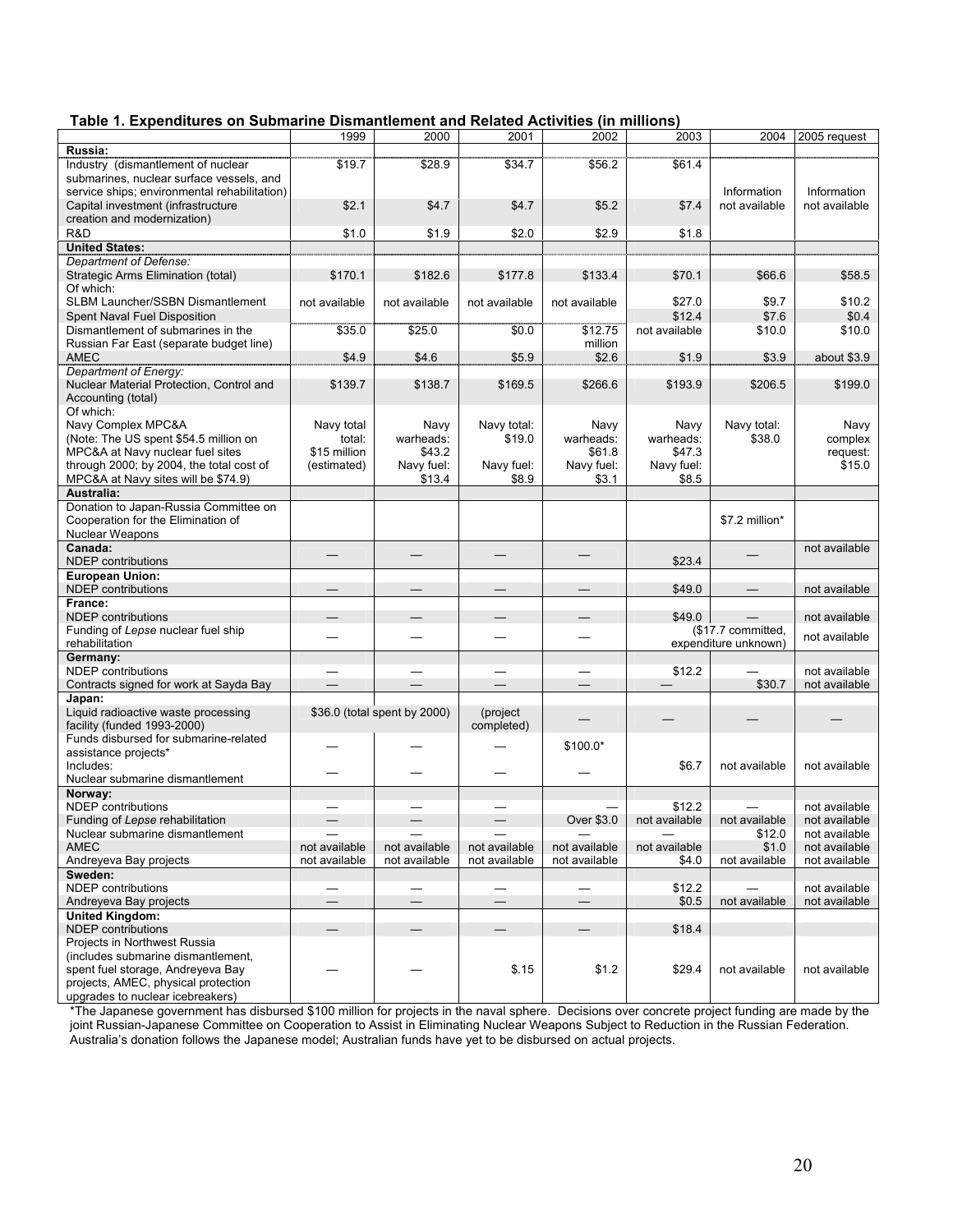| Country          | <b>Commitments</b>                                          | <b>Projects</b>                                                                                                                                 | <b>Comments</b>                                                                            |
|------------------|-------------------------------------------------------------|-------------------------------------------------------------------------------------------------------------------------------------------------|--------------------------------------------------------------------------------------------|
| Australia        |                                                             | \$7.2 million have been promised No projects have yet been announced.                                                                           | The Australian donation has been                                                           |
|                  | for the Global Partnership. The                             |                                                                                                                                                 | contributed to the Japan-Russia Committee                                                  |
|                  | entire sum has been committed<br>to naval projects.         |                                                                                                                                                 | on Cooperation for the Elimination of Nuclear<br>Weapons, which will oversee projects.     |
| Canada           | About \$88 million have been                                | Canada's first project, the dismantlement of three Victor-                                                                                      | On June 9, 2004, Canada and Russia signed                                                  |
|                  | committed to naval projects.                                | class boats, will cost \$18.5 million. Canada plans to fund                                                                                     | a bilateral agreement covering cooperation                                                 |
|                  |                                                             | the scrapping of an additional nine submarines.                                                                                                 | related to submarine dismantlement.                                                        |
|                  | Total Global Partnership pledge:<br>\$650 million.          |                                                                                                                                                 |                                                                                            |
| France           | Nearly \$20.5 million have been                             | France is focusing on remediation of the Gremikha                                                                                               | France has yet to conclude an agreement                                                    |
|                  | earmarked for naval projects.                               | technical base. No projects have been announced to                                                                                              | with Russia that would allow it to undertake                                               |
|                  |                                                             | date.                                                                                                                                           | projects in the naval sphere.                                                              |
|                  | Total Global Partnership pledge:                            |                                                                                                                                                 |                                                                                            |
|                  | \$890 million.                                              |                                                                                                                                                 |                                                                                            |
| Germany          | \$367 million have been                                     | Germany is focusing on creating safe land-based reactor                                                                                         | The German company Energiewerke Nord                                                       |
|                  | earmarked for naval projects                                | storage in Northwest Russia. Related projects include                                                                                           | (EWN) is acting as the general contractor on                                               |
|                  | from 2003-2008.                                             | refurbishing Nerpa Shipyard, physical protection                                                                                                | German projects, while the work is carried                                                 |
|                  | Total Global Partnership pledge: monitoring system.         | improvements, and creation of a radioactive waste                                                                                               | out by Russian companies. Several projects<br>have already commenced.                      |
|                  | \$1.7 billion.                                              |                                                                                                                                                 |                                                                                            |
| Italy            | \$441 million promised for naval                            | No project agreements have been made. Russian                                                                                                   | Italy's agreement with Russia awaits                                                       |
|                  | projects.                                                   | proposals include:                                                                                                                              | ratification by both parliaments, which is                                                 |
|                  |                                                             | dismantlement of 3 submarines (\$85.7 million);<br>Total Global Partnership pledge: <i>construction of 2 solid radioactive waste and liquid</i> | expected to take some time.<br>Italy's contribution in the nuclear field will be           |
|                  | \$1.2 billion.                                              | radioactive waste processing plants (\$162.8 million);                                                                                          | managed by the SOGIN (Società Gestione                                                     |
|                  |                                                             | physical protection improvements (\$55.1 million);                                                                                              | Impianti Nucleari) company. The assistance                                                 |
|                  |                                                             | construction of spent fuel transport and storage casks                                                                                          | team also includes the Fincantieri (ship-                                                  |
|                  |                                                             | (\$36.7 million); construction of a ship to transport                                                                                           | building), Ansaldo Energia (nuclear<br>technology), Duferco (dismantlement),               |
|                  |                                                             | dismantled submarine parts (\$73.5 million).                                                                                                    | Camozzi (fuel storage and transport casks),                                                |
|                  |                                                             |                                                                                                                                                 | and Techint (nuclear technology) companies.                                                |
| Japan            | \$100 million made available for                            | Pilot dismantlement of one Victor III-class submarine is                                                                                        | While Japan is discussing helping Moscow                                                   |
|                  | naval projects.                                             | nearly complete. Negotiations on scrapping an additional                                                                                        | construct land-based reactor storage in the                                                |
|                  |                                                             | Victor I and several other projects, including construction<br>Total Global Partnership pledge: of land-based reactor storage, have begun.      | Pacific, this money would come out of the<br>\$100 million in funds already made available |
|                  | \$200 million.                                              |                                                                                                                                                 | for work in the naval sphere, thus reducing                                                |
|                  |                                                             |                                                                                                                                                 | the amounts that can be spent on other                                                     |
|                  |                                                             |                                                                                                                                                 | projects. Russia itself has already started to                                             |
|                  |                                                             |                                                                                                                                                 | prepare a site for a land-based reactor<br>storage facility.                               |
| Norway           | Much of Norway's Global                                     | Norway is concentrating on rehabilitation of Andreyeva                                                                                          |                                                                                            |
|                  |                                                             | Partnership pledge will be spent Bay and the Lepse service ship, and funded the                                                                 |                                                                                            |
|                  | in the naval sphere.                                        | dismantlement of two submarines in 2004.                                                                                                        |                                                                                            |
|                  | Total Global Partnership pledge:                            |                                                                                                                                                 |                                                                                            |
|                  | \$122 million.                                              |                                                                                                                                                 |                                                                                            |
| Russia           | Russian federal budget: \$65                                | Moscow has been quite active in the naval sphere,                                                                                               |                                                                                            |
|                  | million per year for submarine                              | particularly in the Russian Far East. Activities in the                                                                                         |                                                                                            |
|                  | dismantlement and related<br>issues                         | Pacific include shipyard refurbishment, SSN<br>dismantlement, preparations for reactor storage facility                                         |                                                                                            |
|                  |                                                             | construction, and construction of a sarcophagus to                                                                                              |                                                                                            |
|                  | Total Global Partnership pledge: encase damaged submarines. |                                                                                                                                                 |                                                                                            |
|                  | \$2 billion.                                                |                                                                                                                                                 |                                                                                            |
| Sweden           | \$0.5 million for Andreyeva Bay<br>and other projects.      | Swedish activities focus on Andreyeva Bay and the Lepse<br>nuclear service ship.                                                                |                                                                                            |
|                  |                                                             |                                                                                                                                                 |                                                                                            |
|                  | No announced total Global                                   |                                                                                                                                                 |                                                                                            |
|                  | Partnership pledge.                                         |                                                                                                                                                 |                                                                                            |
| United           | \$17 million has been allocated                             | UK activities focus on submarine dismantlement, and                                                                                             |                                                                                            |
| Kingdom          | for 2004.                                                   | spent fuel storage safety and security. The United                                                                                              |                                                                                            |
|                  |                                                             | Kingdom has been active at Andreyeva Bay and the                                                                                                |                                                                                            |
|                  | Total Global Partnership pledge:                            | Atomflot nuclear icebreaker facility, in Murmansk region.                                                                                       |                                                                                            |
|                  | \$750 million.                                              |                                                                                                                                                 |                                                                                            |
| United<br>States | U.S. expenditures per year in<br>this area are unknown.     | U.S. aid includes SSBN dismantlement (16 to be<br>scrapped by 2012), MPC&A upgrades at naval facilities                                         | In 2004 the United States will begin a new<br>program to remove RTGs, beginning with 57    |
|                  |                                                             |                                                                                                                                                 |                                                                                            |

**Table 2. Current Global Partnership Commitments in the Naval Sphere (in millions)**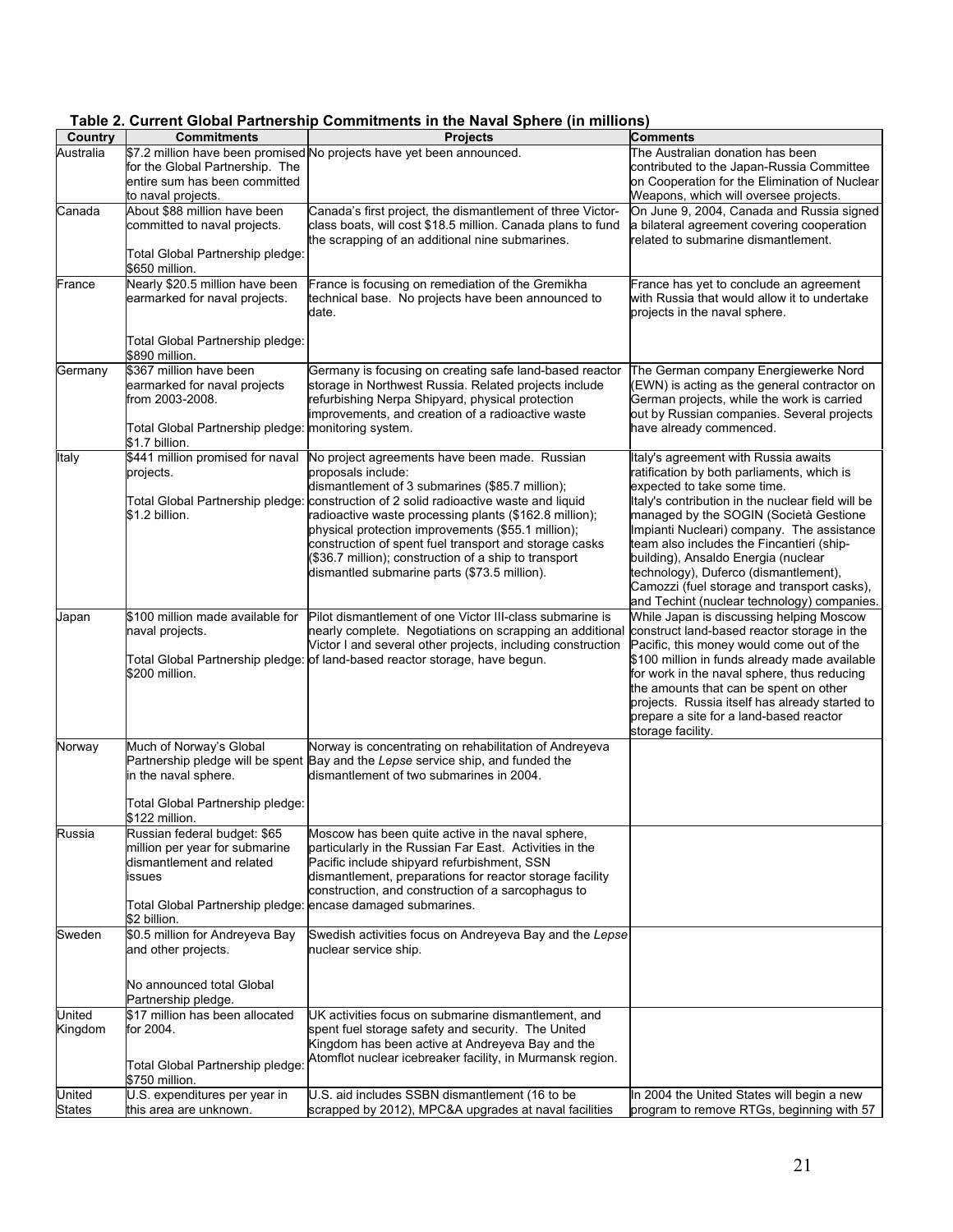|               | (may be complete), construction of an interim dry fuel                                                                               | units in the Russian Northwest (most in |
|---------------|--------------------------------------------------------------------------------------------------------------------------------------|-----------------------------------------|
|               | Total Global Partnership pledge: storage facility and special railcars to transport SNF to the Arkhangelsk region, where 9 RTGs have |                                         |
| \$10 billion. | site, and provision of SNF storage casks.                                                                                            | been without any supervision).          |

**Chart sources include:** 

 $\overline{a}$ 

"Controlling Nuclear Warheads and Materials," report on the NTI Website, [http://www.nti.org/e\\_research/cnwm/overview/cnwm\\_home.asp](http://www.nti.org/e_research/cnwm/overview/cnwm_home.asp). "The G8 Global Partnership: Progress report on the UK's programme to address nuclear, chemical and biological legacies in the Former Soviet

Union," [http://www.dti.gov.uk/energy/nuclear/fsu/news/First\\_annual\\_report.pdf.](http://www.dti.gov.uk/energy/nuclear/fsu/news/First_annual_report.pdf) NIS Nuclear and Missile Databases, NTI Website, [http://www.nti.org/db/nisprofs.](http://www.nti.org/db/nisprofs)

U.S. Department of Energy Budget Roll-Out Media Availability Secretary Spencer Abraham," February 2, 2004,

[http://www.energy.gov/engine/doe/files/dynamic/512004105158\\_BudgetRollout2005Transcript.pdf](http://www.energy.gov/engine/doe/files/dynamic/512004105158_BudgetRollout2005Transcript.pdf).

William Hoehn, "Analysis of the Bush Administration's Fiscal Year 2002 Budget Requests for U.S.-Former Soviet Union Nuclear Security: Department of Energy Programs," August 10, 2001, RANSAC website, [http://www.ransac.org](http://www.ransac.org/).

William Hoehn, "Update on Congressional Activity Affecting U.S.-Russian Cooperative Nonproliferation Programs, July 26, 2002, RANSAC website, [http://www.ransac.org](http://www.ransac.org/).

<sup>1</sup> Gremikha is a remote naval base, some 300 kilometers east of Murmansk, on the Kola Peninsula. While original plans reportedly called for towing 16 submarines in summer 2003, a ban on the towing method after the sinking of K-159 meant that the final pair of submarines was not towed out of Gremikha. Two vessels with spent fuel onboard remain at the site today. The United Kingdom is sponsoring a project to develop safer methods to tow such vessels.

 $2$  Andreyeva Bay is located on the Kola Peninsula, in Murmansk Oblast. It is the Northern Fleet's largest radioactive waste storage facility, with large quantities of spent nuclear fuel. Some of this fuel comes from nuclear icebreakers, and is quite highly enriched. As the fuel has cooled for some 30 years, it is a high security concern.

<sup>3</sup> "Information Memorandum on the Northern Dimension Environmental Partnership (NDEP)," NDEP Steering Group, May 2002, http://europa.eu.int/comm/external\_relations/north\_dim/ndep/infomemo.pdf. 4 "Background," http://www.ndep.org.

 $5$  "NDEP Structure," http://www.ndep.org.

<sup>6</sup> "Nuclear Operating Committee meets in London," *NDEP News*, Issue 5 (July 2004),

http://www.ndep.org/files/uploaded/NDEP%20News%20issue%205.pdf.

 $<sup>7</sup>$  The Russian Federation, Denmark, Finland, the Netherlands, Norway and Sweden committed to</sup> contribute  $E10$  million each over five years before the NDEP was launched. Since that time, the European Commission, Belgium, France, Germany, and the United Kingdom pledged to make contributions as well. Most recently, in June 2003, Canada, the first non-European donor to contribute, committed  $\epsilon$ 20 million to the NDEP. The fund total stood at €160 million as of December 2003. "Information Memorandum on the Northern Dimension Environmental Partnership (NDEP)," NDEP Steering Group, May 2002, http://europa.eu.int/comm/external\_relations/north\_dim/ndep/infomemo.pdf; "Agreement on Nuclear

Safety in Russia to be Signed in Stockholm on 21 May," Swedish Ministry of Foreign Affairs,

http://www.ud.se/inenglish/frontpage/MNEPR.htm; "Canada pledges €20 million to Barents Sea cleanup," June 4, 2003, EBRD Web Site, http://www.ebrd.com/new/index.htm; Charles Digges, "Minatom adopts sub dismantlement 'master plan' at NDEP meeting," Bellona Website, http://www.bellona.no, January 12, 2004.

<sup>8</sup> "Nuclear Operating Committee meets in London," *NDEP News*, Issue 5 (July 2004),

http://www.ndep.org/files/uploaded/NDEP%20News%20issue%205.pdf; Charles Digges, "Minatom adopts

sub dismantlement 'master plan'," op. cit.<br><sup>9</sup> Information on Strategic Master Plan draft interim report from conversations with Western official privy to the draft.<br><sup>10</sup> Vladimir Gundarov, "Klondayk v titanovykh otsekakh," *Krasnaya zvezda* online edition, May 20, 2004,

http://www.redstar.ru. For more information on the thefts, see "5/20/2004: Titanium Stolen from Retired Russian Submarines," NIS Nuclear and Missile Database,

http://www.nti.org/db/nisprofs/russia/naval/nucflt/gendev.htm 11 Andrey Kirashev, "Razvorovan otstoynik atomnykh reaktorov," *Komsomolskaya pravda* (Murmansk), April 15, 2004; Yelena Nagayeva, "Otstavniki 'utiliziruyut'," *Vecherniy Murmansk*, May 14, 2004.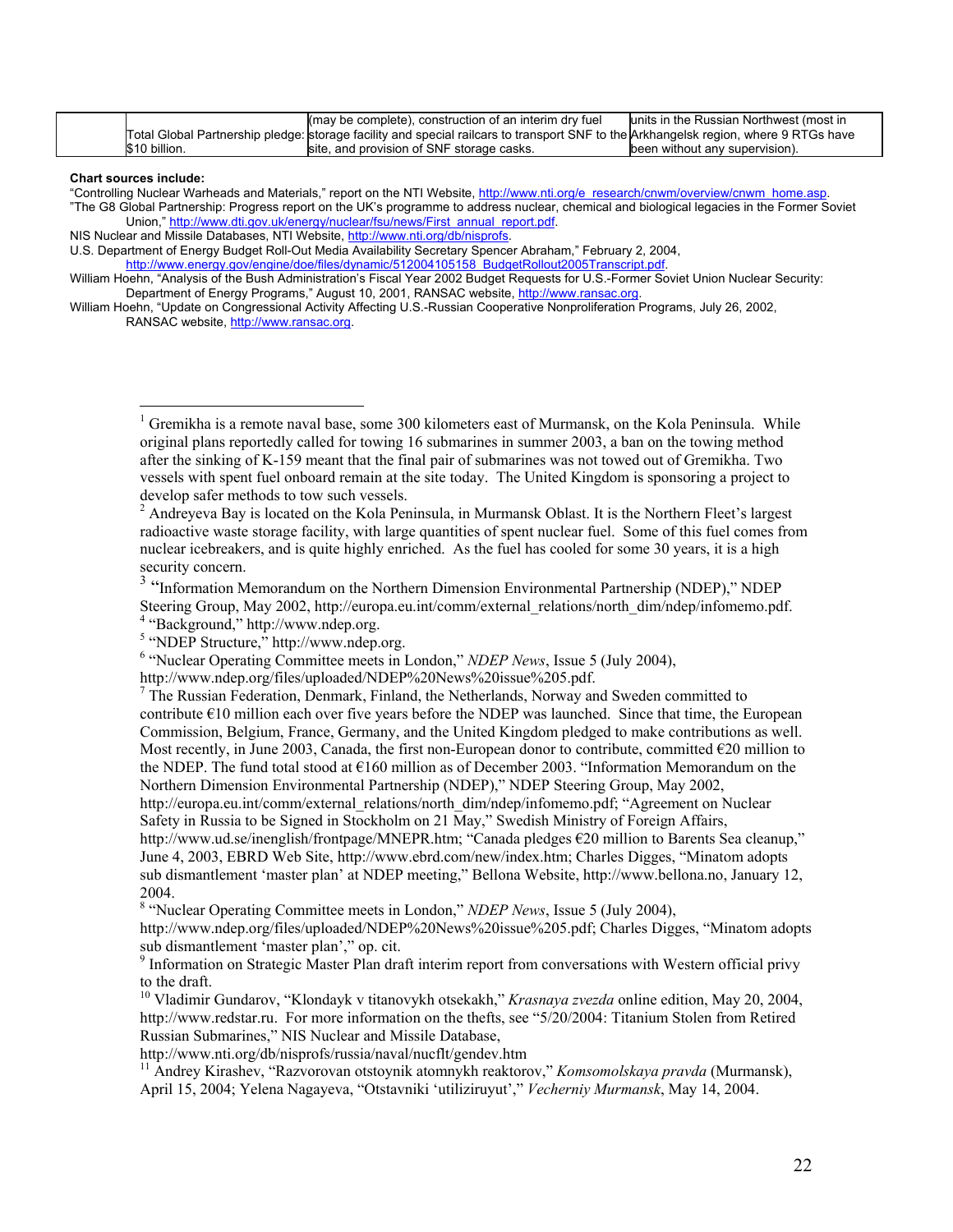<sup>12</sup> Mayak, Krasnoyarsk, and Tomsk are fuel cycle facilities in the Urals (Mayak) and Siberia (Krasnoyarsk and Tomsk). Spent nuclear submarine fuel is transferred to Mayak for storage and eventual reprocessing; Krasnoyarsk and Tomsk are home to Russia's plutonium-producing reactors.

<sup>13</sup> Ambassador Torbjörn Norendal, CEG Chairman, Ministry of Foreign Affairs, Norway

and Sergey Bocharov, CEG Executive Secretary, IAEA, "Current Activities and Future Perspectives of the IAEA Contact Expert Group," September 2002,<br>http://www.iaea.or.at/worldatom/Programmes/CEG/ceg\_paper1.html.

<sup>14 "</sup>Minutes of the Seventeenth CEG Meeting," Murmansk, Russian Federation, November 18-20, 2003, http://www.iaea.or.at/worldatom/Programmes/CEG/meeting17.html.<br><sup>15</sup> "Minutes of the Seventeenth CEG Meeting," Murmansk, Russian Federation, November 18-20, 2003,

http://www.iaea.or.at/worldatom/Programmes/CEG/meeting17.html.<br><sup>16</sup> "Information Memorandum on the Northern Dimension Environmental Partnership (NDEP)," NDEP

Steering Group, May 2002, http://europa.eu.int/comm/external\_relations/north\_dim/ndep/infomemo.pdf. <sup>17</sup> Several of the Nordic countries subsequently ratified the agreement, while some ratifications are still in

progress. It was passed by the Russian Duma on November 28, by the Federation Council on December 10, signed by President Putin on December 23, and became Russian law on December 30, 2003. Anna Lindh, Minister of the Swedish Foreign Affairs, speech at the Signing of the MNEPR, Stockholm, May 21, 2003, [http://www.regeringen.se;](http://www.regeringen.se/) "Segodnya vstupayut v silu," *Rossiyskaya gazeta*, http://www.rg.ru,

<sup>18</sup> Ann MacLachlan, "Final Agreement Near on Pact for Nuclear Cleanup in Russia," *Nucleonics Week*,

Vol. 45, No. 21 (May 19, 2004), p. 9.<br><sup>19</sup> Anna Lindh, Minister of the Swedish Foreign Affairs, speech at the Signing of the MNEPR, Stockholm, May 21, 2003, http://www.regeringen.se.

<sup>20</sup> Morten Bremer Maerli, "Strengthening Cooperative Threat Reduction with Russia - The Norwegian Experience," Norwegian Institute of International Affairs Working Paper no. 633, December 2002, p. 25. Experience, Tionic gian Institute of International Affairs Working Paper no. 633, 21 NTB, "Historisk atomavtale undertegnet," *Aftenposten* online edition, 21 May 2003,

http://www.aftenposten.no.<br><sup>22</sup> Charles Digges and Igor Kudrik "MNEPR Accord Signed in Stockholm Wednesday," Bellona Website, May 21, 2003, http://www.bellona.no. For additional details, please see R. Douglas Brubaker and Leonard S. Spector, "Liability and Western Nonproliferation Assistance to Russia: Time for a Fresh Look?" *The Nonproliferation Review*, http://cns.miis.edu/pubs/npr/vol10/101/brub.pdf, Vol. 10, No. 1 (Spring 2003), pp. 1-39.

<sup>23</sup> Anna Lindh, op. cit. <sup>24</sup> Anna Lindh, op. cit.; "Agreement on nuclear safety in Russia to be signed in Stockholm on 21 May," Swedish Ministry of Foreign Affairs Website, http://www.ud.se.

<sup>25</sup> "Framework Agreement on a Multilateral Nuclear Environmental Programme in the Russian Federation," Norwegian Ministry of Foreign Affairs Website, http://odin.dep.no/filarkiv/188385/MNEPR.doc.

<sup>26</sup> Ann MacLachlan, "Final Agreement Near on Pact for Nuclear Cleanup in Russia," op. cit.<br><sup>27</sup> "MNEPR Committee Met in Moscow," Nuclear.ru, October 23, 2003; "Ausschuss 'Multilaterales

Nuklearumweltschutzprogramm in der Russischen Föderation' tagt im Auswärtigen Amt," German Foreign

Ministry Press Release, http://www.auswaertiges-amt.de, May 12, 2004.<br><sup>28</sup> "Program Plan and Report on Propesed Obligations for the Arctic Military Environmental Cooperation<br>Program FY 1999,: AMEC Website, http://osiris.cs

<sup>29</sup> "United Kingdom Joins Arctic Environmental Cooperation," State Department Website,

http://usinfo.state.gov/gi/Archive/2003/Jun/27-824046.html.<br><sup>30</sup> "Program Plan and Report on Propesed Obligations for the Arctic Military Environmental Cooperation Program FY 1999,: AMEC Website, http://osiris.cso.uiuc.edu/denix/Public/Intl/AMEC/RTC/feb.html.<br><sup>31</sup> "Arctic Military Environmental Cooperation Program for 2010 and 2015: A Strategic Program Plan."<br><sup>32</sup> Ibid.<br><sup>33</sup> Intervie

*Global Partnership Update,* No. 4 (May 2004), p.3, http://www.sgpproject.org/GPUpdate\_May2004.pdf; G8 Senior Group, "G8 Global Partnership Annual Report," http://www.g8usa.gov/d\_060904i.htm, June 2004.